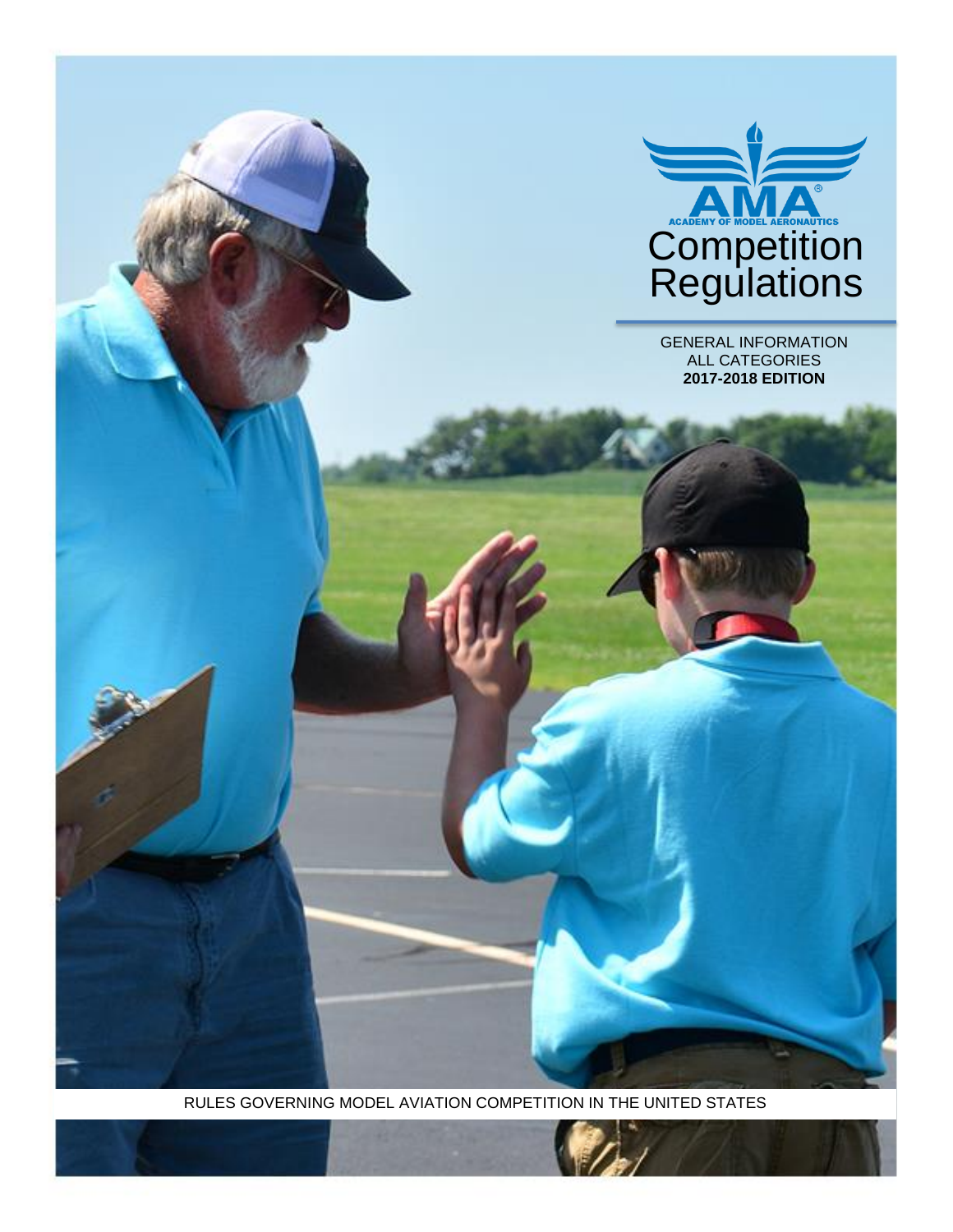# Amendment Listing

| <b>Amendment Topic</b>                               | <b>Publication Date</b> | <b>Description</b>                                                                                    |
|------------------------------------------------------|-------------------------|-------------------------------------------------------------------------------------------------------|
| Original publication<br>released                     | 1/1/2013                | Publication of<br>Competition<br><b>Regulations</b>                                                   |
| <b>National Records</b>                              | 1/1/2015                | Add to Provisional and<br>Supplemental that AMA<br>National records are not<br>kept for these events. |
| New online proposal<br>option added                  | 12/10/2015              | <b>Rules Proposal process</b>                                                                         |
| <b>FAA</b> registration<br>number on aircraft        | 3/16/2016               | Sanctioned Events, #22                                                                                |
| Update document with<br>new membership<br>catagories | 3/16/2016               | Throughout document                                                                                   |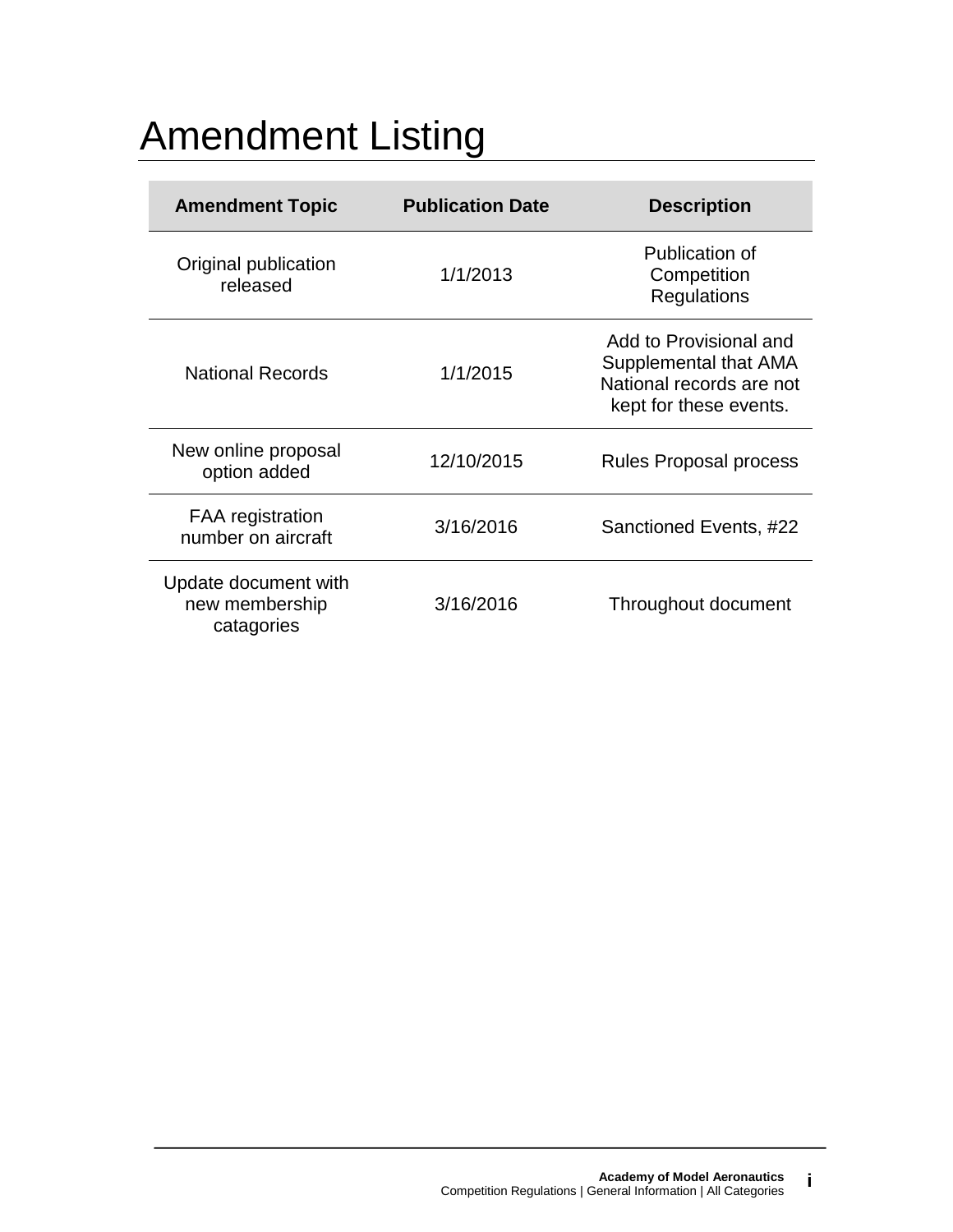# **Table of Contents**

| 21. Amendments to Regulations. |  |
|--------------------------------|--|
|                                |  |
|                                |  |
|                                |  |
|                                |  |
|                                |  |
|                                |  |
|                                |  |
|                                |  |
|                                |  |
|                                |  |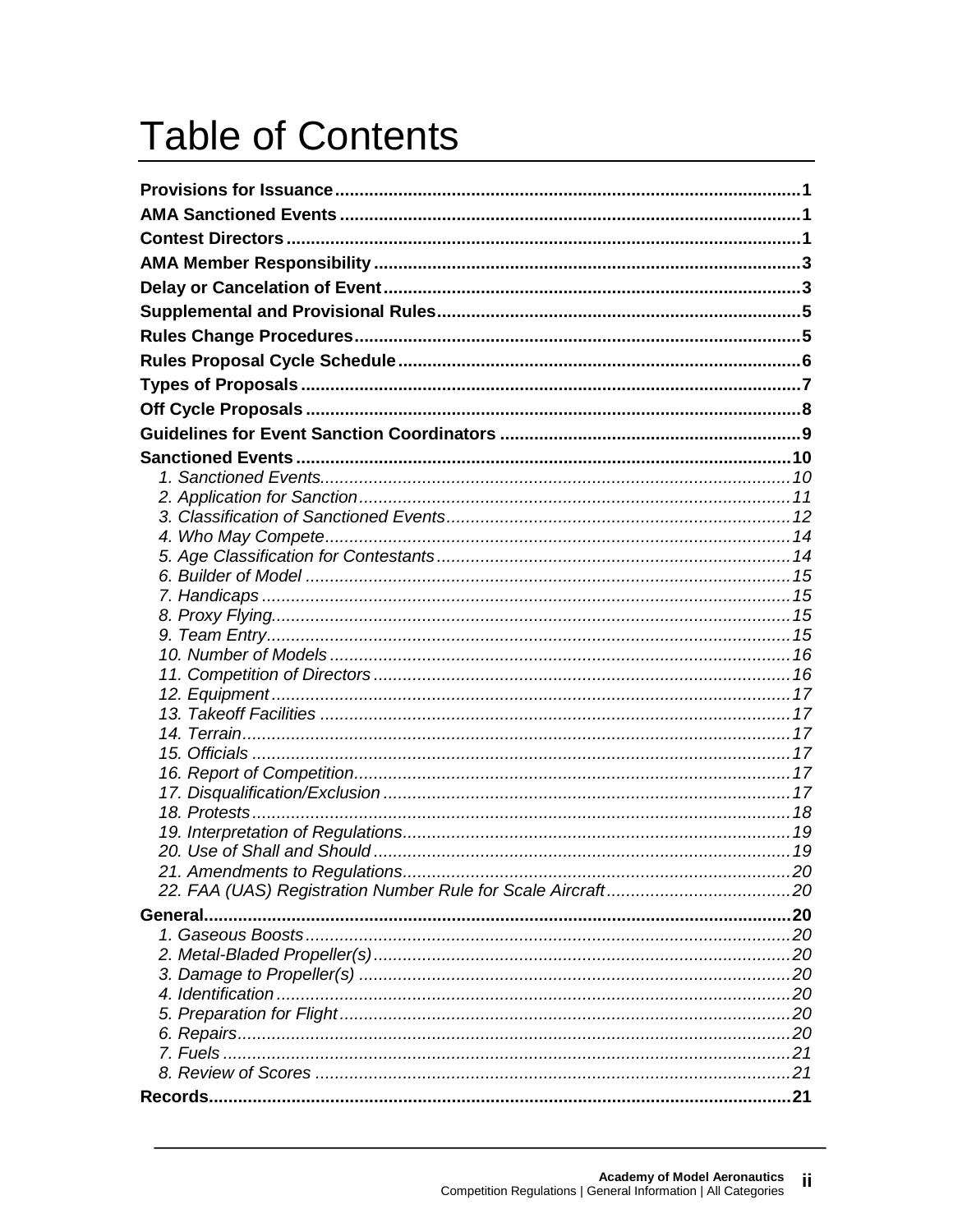| 21  |
|-----|
| 22  |
| 22  |
| 22  |
|     |
| 23  |
| 23  |
| .23 |
| 23  |
| 23  |
| 24  |
| 24  |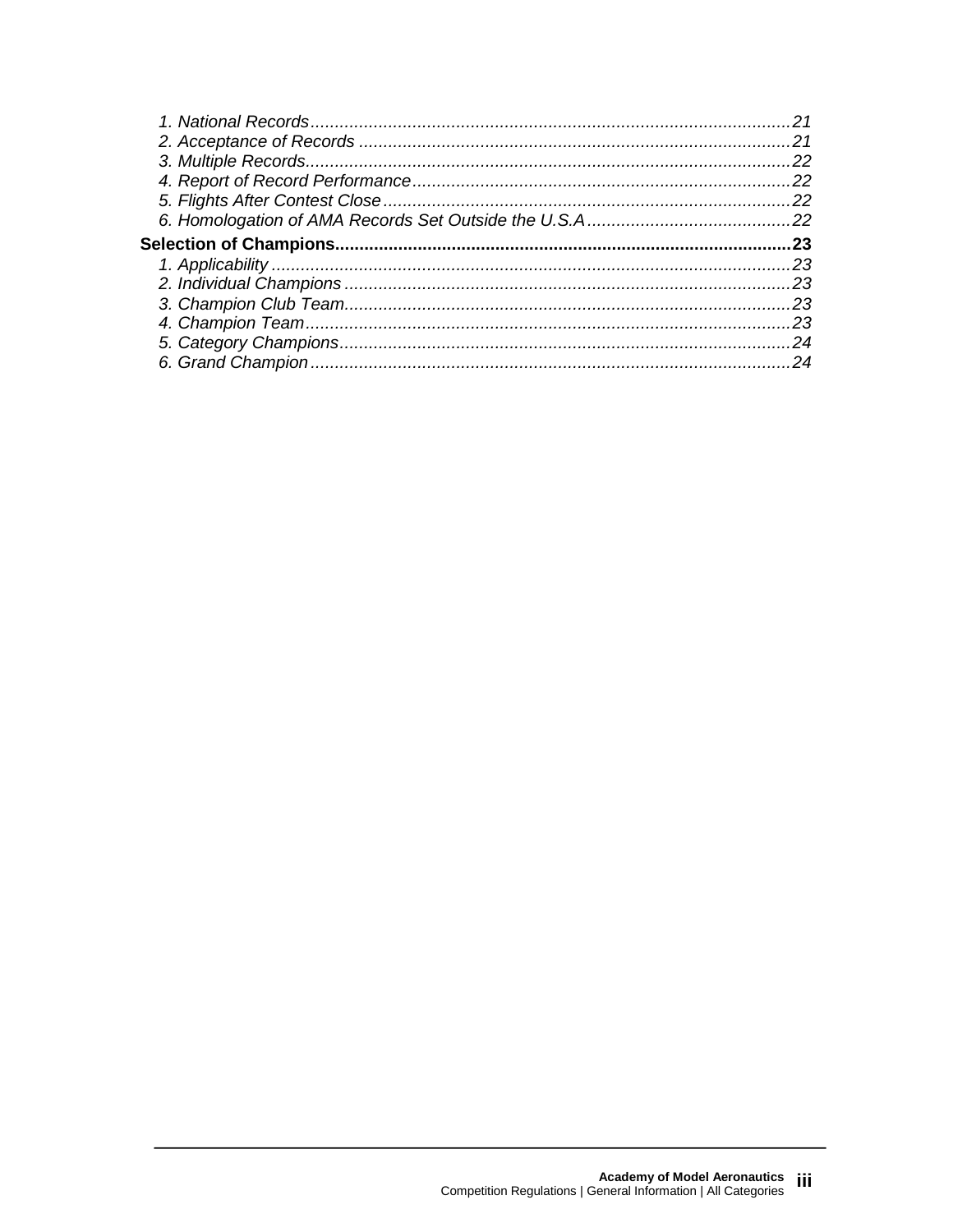# General Information

# A L L C A T E G O R I E S

# **PROVISIONS FOR ISSUANCE**

By authority of the bylaws of the Academy of Model Aeronautics (AMA), the following model aircraft classifications and regulations, enacted by the AMA Contest Boards and/or the Executive Council, are prescribed for AMA sanctioned activities within the United States of America and its territories or possessions. Any references to international class regulations are by authority of the Academy's designation as the U.S. aeromodeling representative of the National Aeronautic Association (NAA), member of the Federation Aeronautique Internationale (FAI), worldwide governing body for all sporting aviation.

# **AMA SANCTIONED EVENTS**

AMA sanctions contests, fly for fun meets, demonstrations, and other flying events. An AMA sanction means that the activity is endorsed by the Academy, is supervised by an AMA Contest Director (CD) or Event Manager (EM), is intended for AMA members only, and that the dates (in most cases) are protected from competing AMA activities in the vicinity.

Sanctioning also means that those participating in the activity are insured. A participating AMA member is assured that other fliers are insured to protect him just as his AMA insurance protects others.

A sanction application must be submitted by an Academy Contest Director or Event Manager. Approval of the sanction is contingent upon them being current for the event dates involved. Sanction applications may be completed online or you can download the paper application from the AMA website under the AMA Documents tab.

# **CONTEST DIRECTORS**

A "CONTEST DIRECTOR" is a title bestowed on a selected individual that is already a member of AMA and has been for a minimum of three consecutive years. The Contest Director has the authority to administrate and supervise AMA Sanctioned Events under those procedures and guidelines as prescribed by the AMA Executive Council.

The Contest Director acts as a representative for AMA in the administration of sanctioned events. There is a high level of responsibility as a result of this status. The concerns of properly applying the rules, maintaining fairness, and providing high levels of safety in connection with the event are basic. In acting as a CD of an AMA sanctioned event, the Contest Director is protected by insurance.

Contests advertised to the public and to model aviation clubs as AMA-approved events must be sanctioned by the AMA. Potential contestants must be assured that the AMA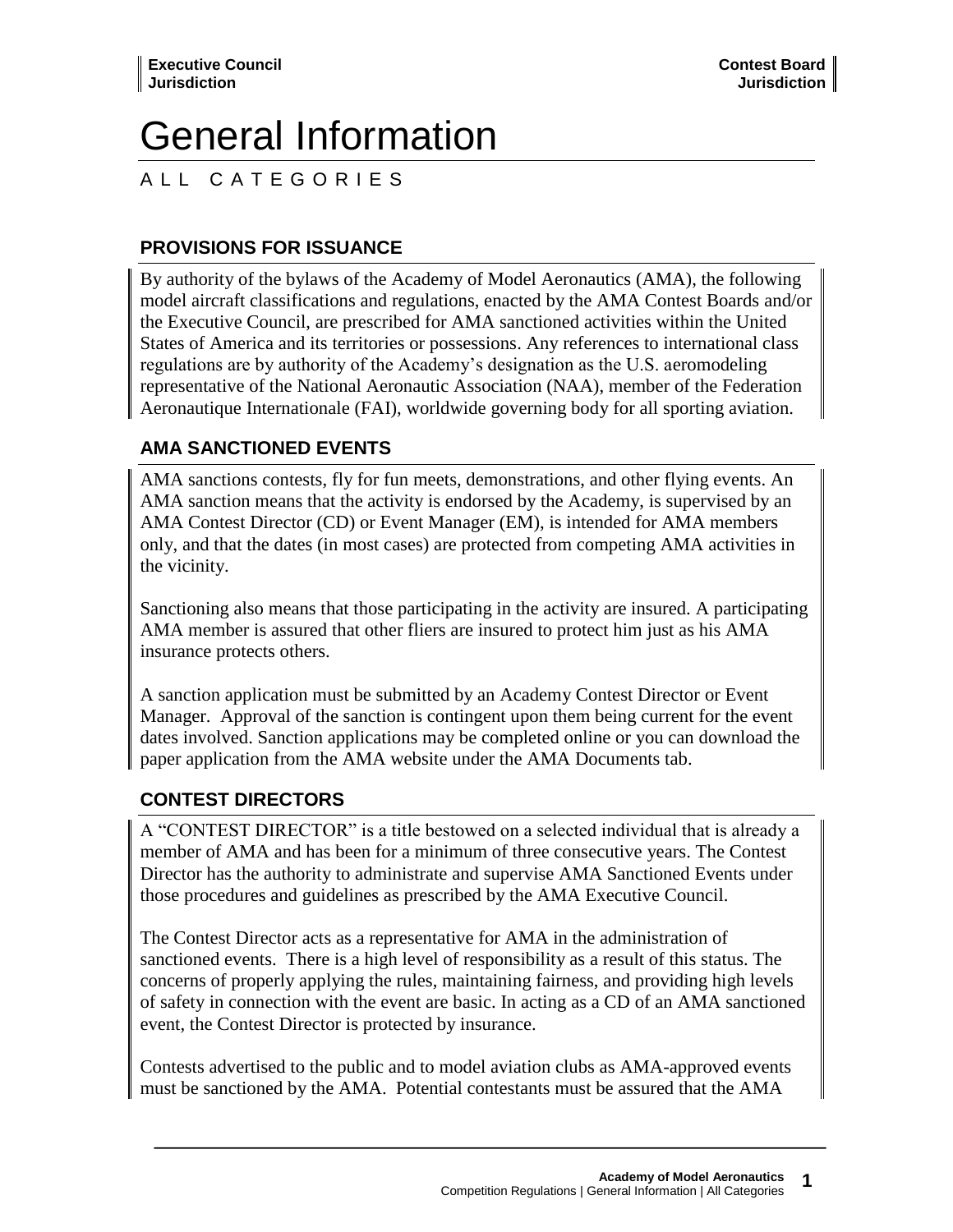#### **Executive Council Jurisdiction**

Competition Regulations will apply. Because AMA Sanctions exist to promote national standards, each Contest Director shall enforce the AMA Competition Regulations as written for Class A-AAAAA competitions unless overriding concerns about safety, adverse weather, dangerous terrain, or other serious issues dictate otherwise. Proposed deviations from the AMA rules must be detailed as part of the pre-contest sanction request. Such changes will be reviewed by the Technical Director for, 1) possible safety or procedural concern, 2) determination of whether the deviations will be allowed, and 3) which sanction status, 'A" or "C" will be assigned. If additional guidance is needed or in the case of an appeal, the Contest Board Coordinator and the Contest Board Chairman for the event(s) in question will be included in the decision process. The details for AMA sanctioned contests to be conducted with rules deviations must be announced in advance (e.g. by advertisement in Model Aviation, on the AMA website; club newsletter; flyers; etc.) and, if possible, by notice directed to clubs (e.g., by the Internet; FAX; etc.). The intent should be to inform as many potential contestants as possible before travel, especially out-of-towners. Rules deviations either announced in advance of contests or by necessity first announced just prior to the competitions due to immediate concerns, must not be arbitrary, involve personal bias, or unnecessarily violate the competitive tone and historical integrity of any event. AMA CDs should recognize that modelers are willing to deal with reasonable hardships in order to compete under long-accepted traditional rules. Therefore, the consensus opinion of a majority of contestants involved should be considered regarding rules deviations announced on site.

In order to effectively oversee conduct of an event, the CD is granted specific authority relating to organization, rules, and safety. In addition, the CD at an AMA sanctioned event has the authority to perform safety inspections of any equipment and to prevent any participant from using equipment which, in the CD's opinion, is deemed unsafe. Furthermore, the CD shall have irrevocable authority to disqualify or prevent from flying any participant whose ability is, in the CD's opinion, impaired by the use of alcohol or drugs.

AMA CDs who are lax in running events and fail to enforce standard rules jeopardize their official standing and encourage criticism of the value of an AMA sanction. Even for local sanctioned contests, temptations to modify the standard rules should be resisted so that the integrity of events can be protected. Regular offerings of standard rules at sanctioned contests will provide consistent opportunities to aspiring contestants (especially newcomers) to gain valuable experience. Where out-of-town participants are involved, the entrants have a right to expect strict adherence to regulations. To ignore this is to invite protests and disqualification of record performances, for instance. To this end, contestants may submit their objective evaluations of administration of contests to the respective CDs for consideration.

A Contest Director, when acting as a representative of the Academy, is responsible for properly applying the rules, maintaining fairness, and the completion of all required applications and reports.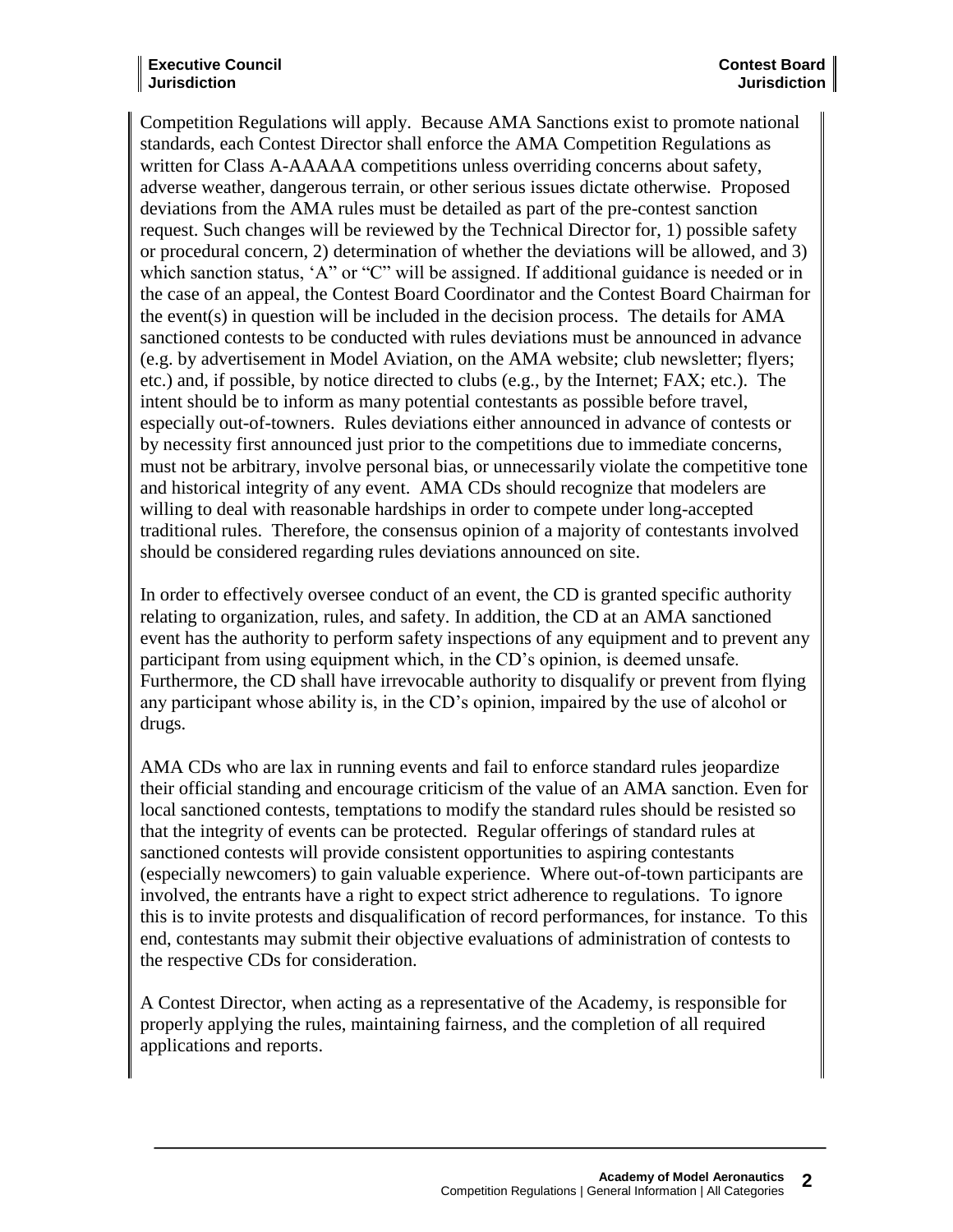A CD must at all times remember that they are a representative of AMA and will conduct themselves in a professional manner. They must be present at all times when the event they are responsible for is taking place. It is their responsibility to find a suitable replacement if they are is unable to fulfill their responsibilities.

A CD is responsible to see that all safety rules and precautions are followed to the letter. Any CD who knowingly allows an unsafe condition to exist is subject to the loss of their CD status.

Overall, the AMA Executive Council is responsible to correct the deficiencies in the AMA Contest Director program. The changes should be aimed at protecting AMA against potential liability, while maintaining and motivating AMA members to perform the volunteer service of Contest Director. Where the position is abused, AMA needs to be ready to act fairly, yet remove the CD designation, if such be warranted.

Interpretation: There are many precedents to follow in not upholding the letter of the law in rule enforcement! This is frequently necessary if the rule language is inadequate or unclear. However, the intent is usually understood and this should be the determining factor in decisions. The Judge's Guide, if one is available for an event in question, should be influential in decision making because it points up the intent of the rules. On the other hand, where the language is clear, there should be no question of following a rule exactly as written.

# **AMA MEMBER RESPONSIBILITY**

It is of the utmost importance that we AMA members observe, first of all, the safety rules of our particular sport. Every one of us is hurt when carelessness causes an accident, hindering model aviation's progress.

The safety rules may seem to be designed to obstruct your enjoyment of this sport, but some guidelines must be set if we are to prove ourselves the responsible people we proclaim ourselves to be.

It is not a sign of intelligence or skill to be able to fly among or above spectators. It shows a definite lack of common sense. You may know what you are doing, but you have no way of knowing what anyone else will do. The unpredictable spectator must be allowed for, when you fly. Remember, the safety rules are designed to protect you, primarily.

It is to your personal benefit to make certain that no action on your part will result in an accident. The temptation to show off your flying skill increases in direct proportion to the number of spectators. While demonstrating your mastery of all the variables involved in this sport, it does no good to scare anyone.

# **DELAY OR CANCELATION OF EVENT**

Under certain conditions a sanctioned event may be canceled. Where site availability is withdrawn prior to the event, AMA Headquarters should be notified in writing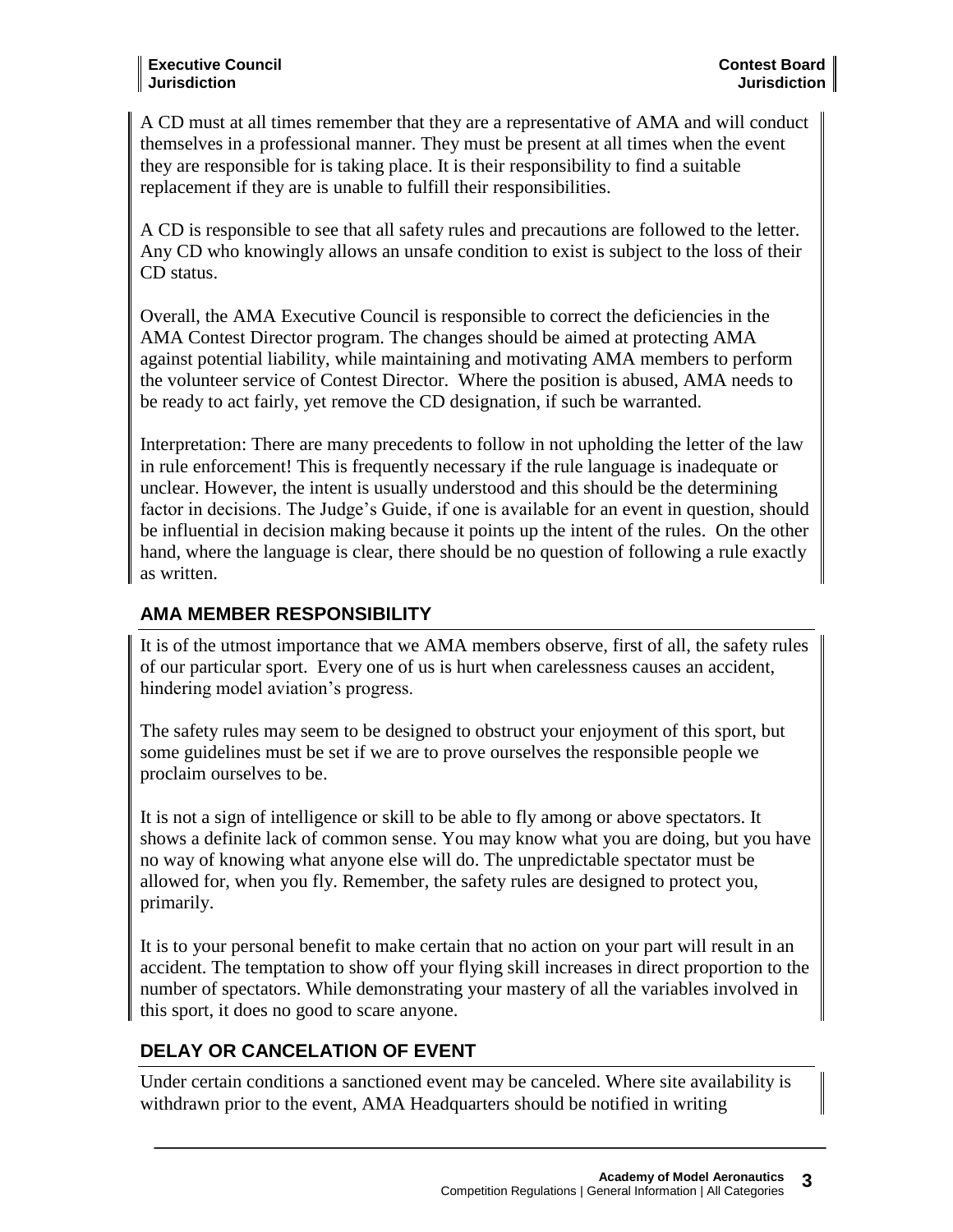immediately. Every effort will be made to provide news of such cancellations in the Model Aviation event calendar.

The cancellation of an event while it is in operation requires careful consideration. Typically, such cancellation is weather-related. Conditions to be considered for the cancellation of an event due to weather or natural causes include, but are not limited to: Wind - strong and sustained. While wind speeds of 40 mph have been arbitrarily listed as a maximum, it should be noted that the type of models being flown dictate whether the event can be flown safely. Exceptionally strong gusts and wind direction in relation to the field layout are important considerations.

Rain - heavy, steady. The possibility of hail, tornado, and hurricane activity is of special concern.

Other - lightning, flood, earthquake, fog, extreme temperature, and air conditions, other natural causes. Lightning presents a significant danger. While it is unlikely that complete event cancellation due to lightning will be required, every effort should be made to suspend flying and allow participants to seek shelter in its presence.

The responsibility for the cancellation of an event rests with the Contest Director. If the CD feels the event cannot be flown safely he may cancel it. Mere discomfort or marginal conditions do not constitute reasons for cancellation. Consideration should be given concerning risk to equipment and, in particular, the safety of the participants and spectators. The CD may seek guidance through the use of a contestant vote. Resanctioning of an event for weather-related conditions or natural causes will only be done if the conditions meet the basic criteria outlined.

Delay of Event: An event may be delayed, either initially or during the period of normal operation, at the CD's discretion. Typically, delays will be caused by natural or weatherrelated problems; however, other concerns of an emergency nature may be considered grounds for delaying the event. When delays occur due to unfavorable weather conditions, it is understood that flying will resume when conditions improve to the level present prior to the delay.

The CD is responsible for informing the participants present at the event, at regular intervals, as to the reasons for the delay and the possible time for resumption. In the case of competitive events, a delayed event will not be resumed if it is determined that time constraints will prevent the completion of adequate rounds of flying to determine a winner.

Cancellation Due To Low Entry: Cancellation of an advertised event on the day of the contest, because of low entry, may not be done. A participant who has shown to fly in an advertised event must be permitted to enter an event which includes that class of model originally advertised. In instances where pre-entry is required, cancellation of an event due to low entry may occur in instances where 45 days exist between the pre-entry deadline and the contest. Upon cancellation of an event or events, the contest management shall be required to inform those pre-entered individuals of the cancellation by mail.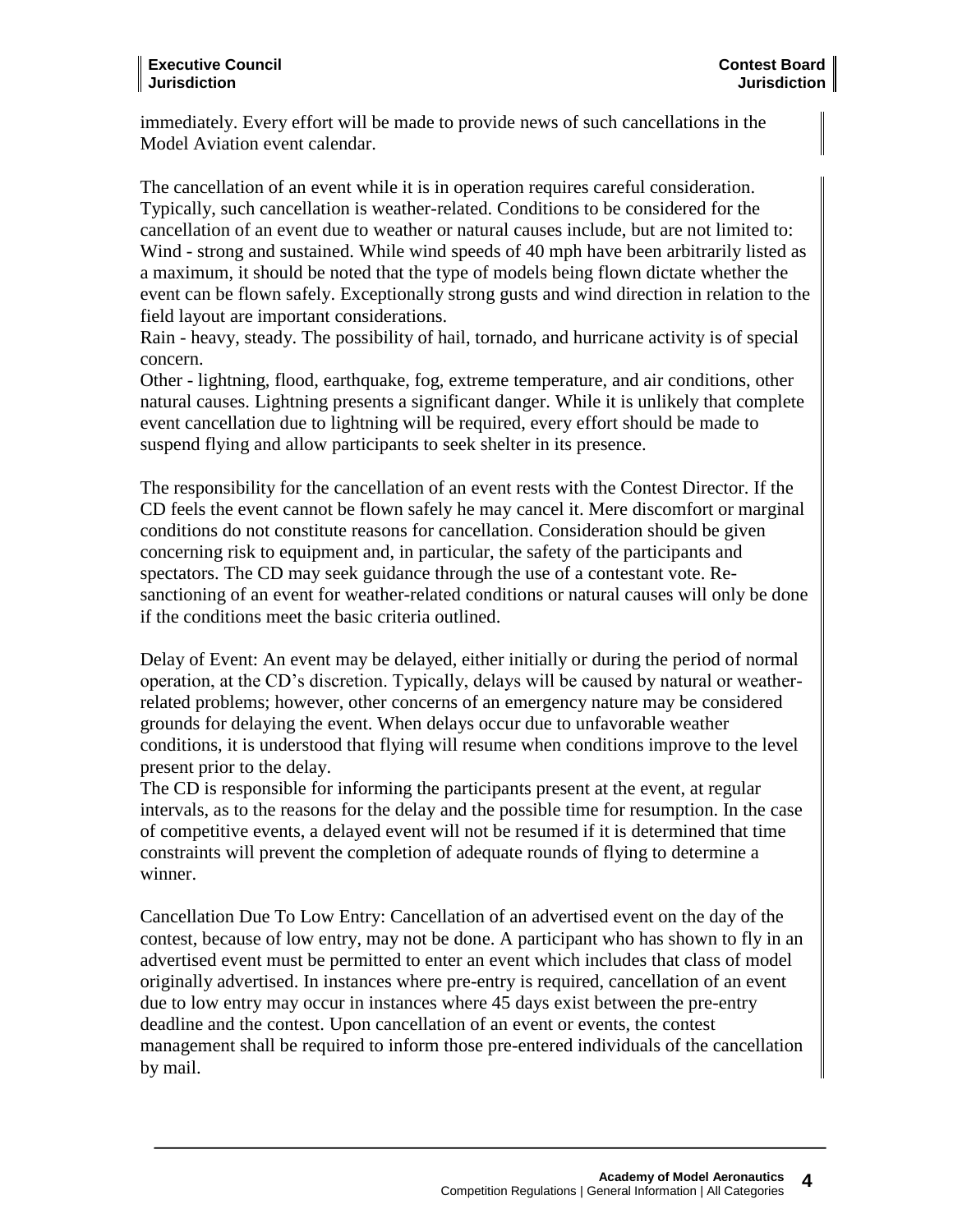# **SUPPLEMENTAL AND PROVISIONAL RULES**

The rules specifically identified as supplemental or provisional do not qualify as "official" model aircraft regulations of the Academy of Model Aeronautics. They may not, therefore, be included as official events in AMA's annual National Model Aeromodeling Championships. AMA national records shall not be kept for these events. But these rules have been examined by those AMA Contest Boards concerned and have been approved, particularly for safety, so that they may be included in all sanctioned AMA meets, other than the Nationals.

Supplemental rules: are those which are included to provide a national standard for an activity that is felt to be engaged in by a substantial number of competitors, especially in some local areas. These rules are intended, therefore, to encourage the continuance of this activity. CDs may include events for these rules with the knowledge that they are known nationally and may be easily advertised or promoted by simple listing as for other events.

Provisional rules: are those which are being tested by a Contest Board with the aim of possible upgrading to official rules. CDs are urged to include these events in contests so that the rules may be tested for suitability before final adoption—the Contest Board is receptive to suggestions concerned with these rules for improvement, modification, rejection, or any other consideration which may help decide their final status. It should be noted also that unless adequate testing is done by inclusion of provisional events in events, the rules may be eventually rejected on the basis that insufficient interest has been demonstrated to justify continued support. The latter point applies also to supplemental rules.

# **RULES CHANGE PROCEDURES**

The procedure for changing, amending, or adding rules is a formal one and should be followed in detail to cause the least amount of confusion among the various people who are concerned with the rulemaking process. Any FAI rules are the province of the CIAM and are enacted and amended by that body. Changes in the rules should be proposed electronically to AMA HQ.

The procedures of the Contest Boards (the bodies that actually enact AMA rules) are set and amended by a 60 percent majority vote of a body consisting of the Executive Council, Contest Board Chairmen, and the Contest Board Coordinator after review and comment by all members of the various Boards. The timing of these actions need not coincide with the normal rulemaking cycle. Always verify that you have the latest version of the Competition Regulations by downloading the latest version from the AMA website. Any current rules proposals being considered may be found there as well. At this time, the procedure for changing a rule is a follows:

# **Rules Review Schedule**

These procedures provide and follow a two-year schedule (cycle). The schedule will be strictly adhered to by all board members and administered by the Competitions/Technical Department staff at AMA HQ.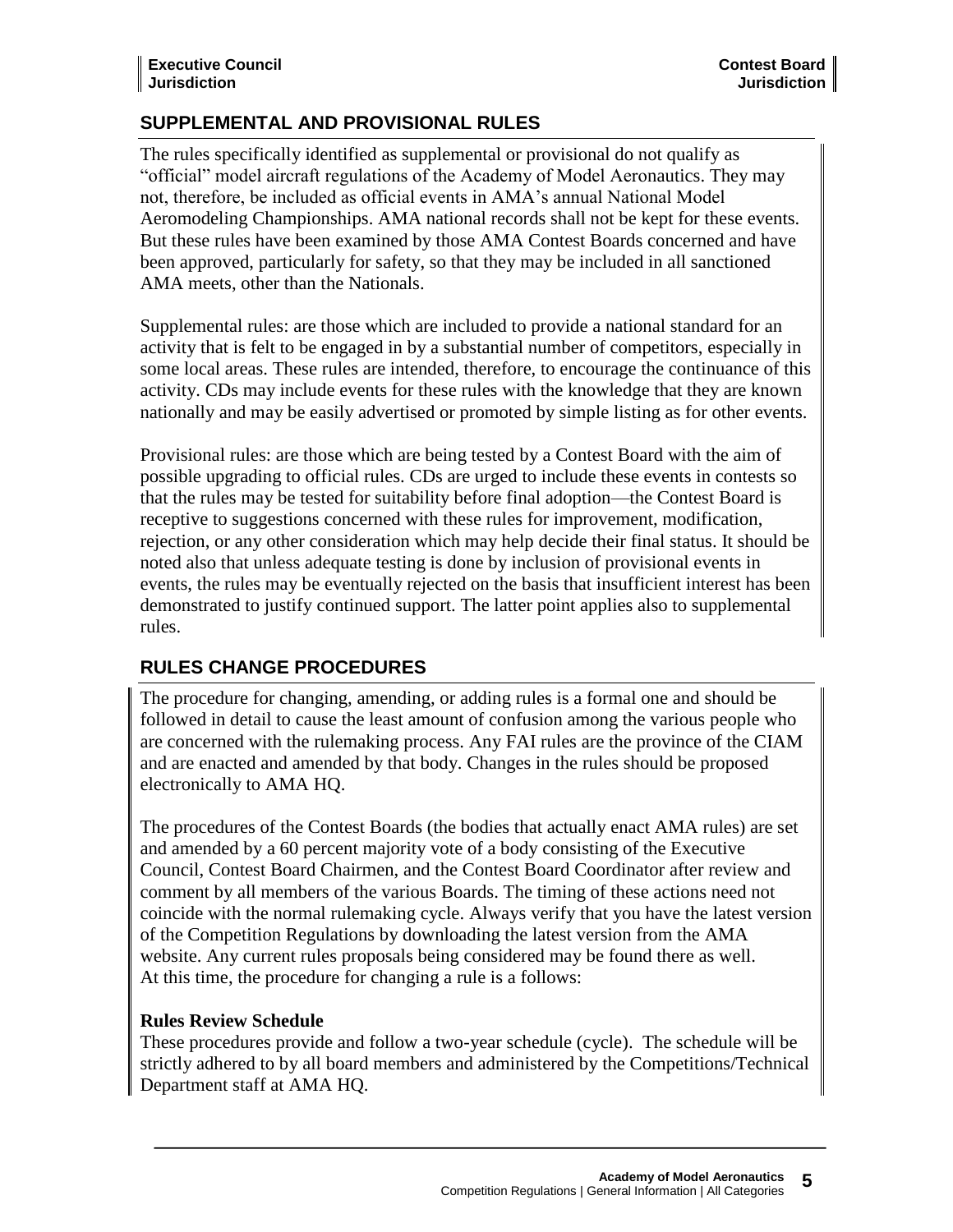#### **Executive Council Jurisdiction**

Any Contest Board wishing to change groups may do so by first petitioning the Technical Director. A Special Interest Group (SIG) that is currently running an event at the NATS may also petition the Technical Director to change groups, provided that their model discipline is not represented by a Contest Board who's only responsibility is to that discipline.

The request will be reviewed by the AMA President, AMA Executive Director and the Technical Director. If they approve of the request, it will be brought to the AMA Executive Council for consideration and vote.

#### **Odd Year/Even Year Groups**

The following Contest Boards will follow the Rules Proposal Cycle Schedule below beginning in odd-numbered years. (for example: 2013-2014, etc.)

Indoor Free Flight Outdoor Free Flight Control Line Speed Control Line Carrier Control Line Racing Control Line Aerobatics Control Line Combat Scale RC Scale Aerobatics RC Helicopter RC Pylon Racing RC Soaring RC Combat

#### **Even Year/Odd Year Group**

The following Contest Boards will follow the Rules Proposal Cycle Schedule below beginning in even-numbered years. (for example: 2014-2015, etc.)

RC Aerobatics

# **RULES PROPOSAL CYCLE SCHEDULE**

Jan 1 – December 31 Accept basic rules change proposals. Review of proposals as they are received by the chairpersons. Publish proposals as received. Even Years Jan 1 – Mar 15 Accept basic rules change proposals. Review of proposals as they are received by the chairpersons. Publish proposals as received. Apr 15 Initial vote ballots sent to contest boards May 1 Initial vote due at AMA HQ May 15 Initial vote results published May 31 – Jul 30 Accept cross proposals. Cross proposals reviewed by chairpersons. Cross proposals published

Aug 1 Interim vote e-mailed to contest boards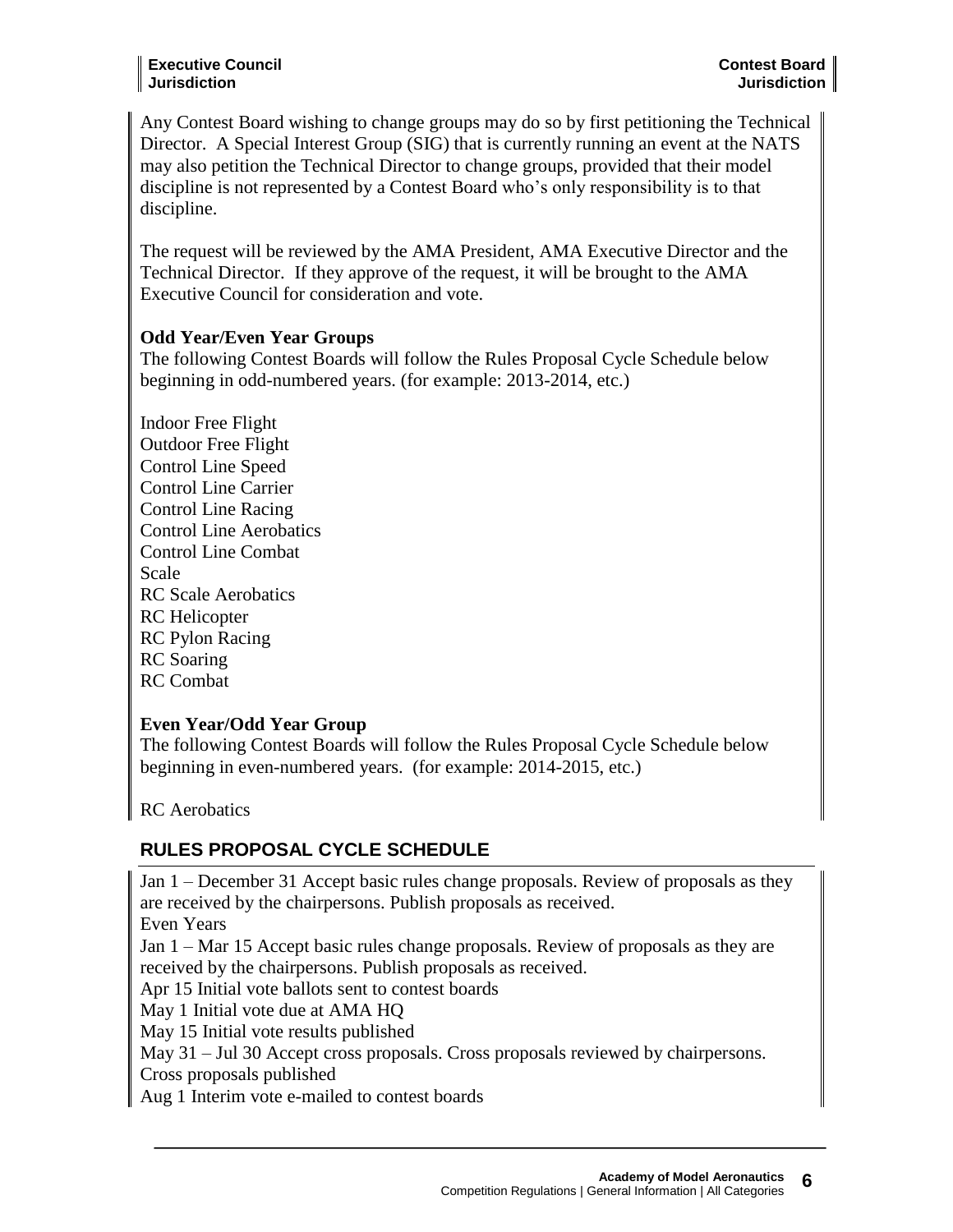Aug 15 Interim vote due at AMA HQ

Aug 30 Final vote e-mailed to contest boards

Sept 15 Final vote due at AMA HQ

Sept 30 Final vote results published

Oct 15 Generate proofs, distribute to chairpersons, do final edits

Nov 15 – Dec 31 Make final changes to contest regulations and post on website

Proposal Preparation and Submission

Any Adult class AMA member may submit a rules change proposal. There are two options for submitting a proposal.

- By filling out the online form located at: [http://www.modelaircraft.org/events/rulesproposalform.aspx.](http://www.modelaircraft.org/events/rulesproposalform.aspx) When completed, just click on the "SEND" button at the bottom of the page. The application will then be sent directly to AMA's Competition Department for processing.
- By filing a completed RULES CHANGE PROPOSAL FORM, which can be downloaded at: [https://www.modelaircraft.org/files/ruleschangeproposalform.pdf.](https://www.modelaircraft.org/files/ruleschangeproposalform.pdf) After filling it out, mail it to AMA Headquarters by US Postal Service using the address on the form.

The form must be received by the specified postmark deadline based on the timeline for proposals for the particular event, as listed above. Upon receipt of the proposal at Headquarters it will be reviewed by the Headquarters Competitions/Technical Department Staff and the Contest Board Chairpersons to assure that it is complete and acceptable (correct form used, properly filled out, test data if applicable, clearly stated proposals). If the proposal, as submitted, does not pass the review it shall be returned to the proposer with an explanation of changes that are required to present it properly. The proposer will have fifteen days from the postmark date of the Headquarters notification to make corrections required for the proposal to be accepted.

# **TYPES OF PROPOSALS**

There are five basic types of proposals: Basic, Cross, Safety/ Emergency, Urgent and Interpretation.

# **Basic Rules Change Proposal**

Basic rules change proposals may be filed by any Adult class AMA member (as outlined above). This form of proposal is the "normal" type of proposal filed to request a rules change. Basic Rules Change Proposals follow the schedule established as such they must be submitted within the deadlines established.

# **Cross Proposals**

Cross proposals may be filed by any Adult class AMA member (as outlined above). Cross proposals are alternate means of accomplishing the objectives of a basic proposal which has passed the initial ballot (see Contest Board Voting section). While there is latitude in allowing alternative proposals, the original objective shall be retained. Cross proposals will not be used to introduce new rules changes or to reintroduce proposals that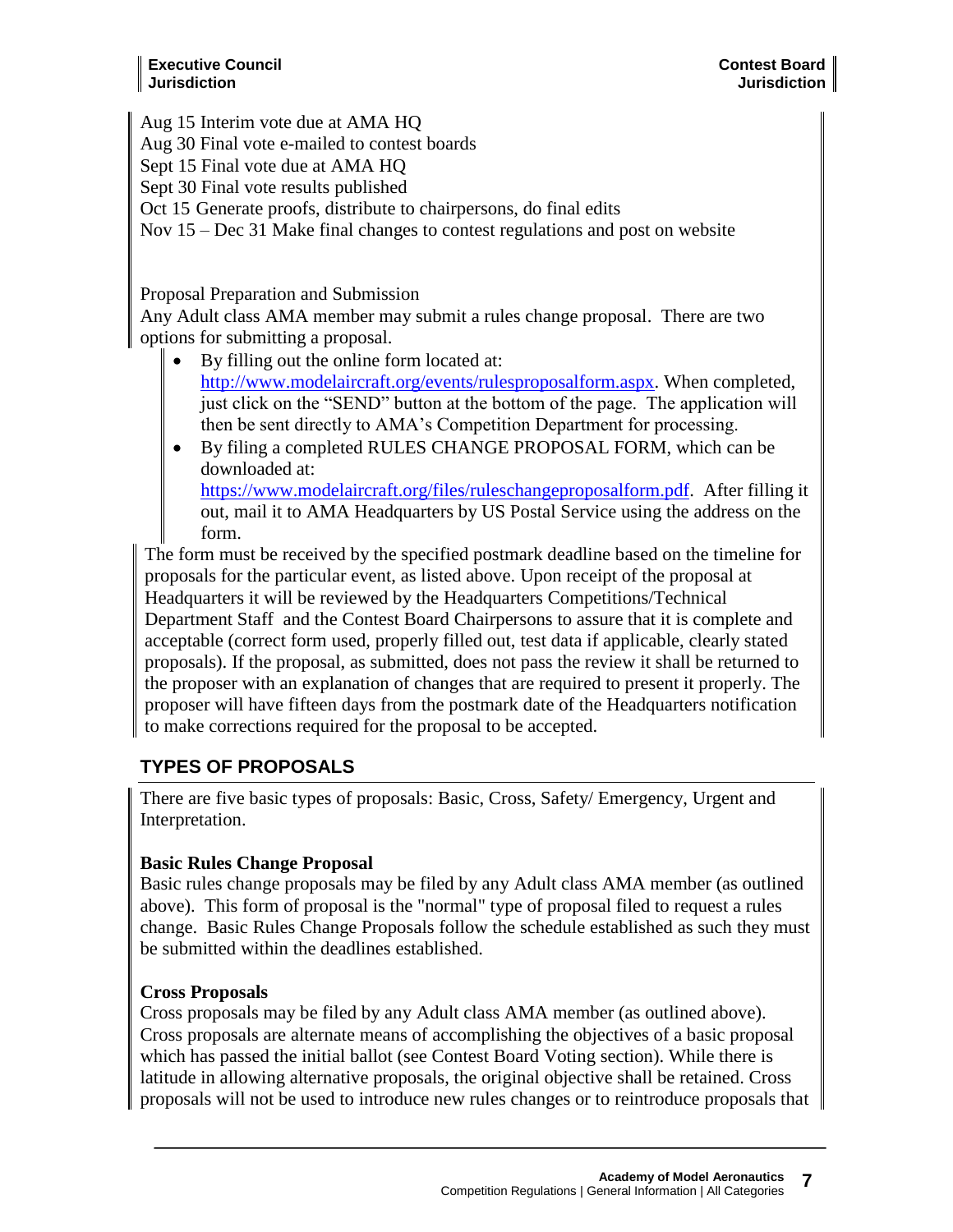#### **Executive Council Jurisdiction**

were defeated in the Initial Ballot. The cross proposal phase takes place in accordance with the schedule. The validity of a cross proposal shall be determined by the Chairperson and/or the Contest Board.

# **OFF CYCLE PROPOSALS**

Because of the relatively long time required to get a rules proposal through the normal process there are alternative paths for legislation which may be enacted quickly. These proposals may take the form of a Safety/Emergency, Urgent or Interpretation proposal. Each serves a different purpose. The Technical Director (in conjunction with the Contest Board Chairperson or Coordinator) will determine which of these various categories a proposal should fall into, based on the content or the perceived dangers of delaying action on the proposal.

New rules put in place by Urgent or Interpretation proposals shall become mandatory on January 1 of the year following their original issue (see Contest Board Procedures Manual, Section 8.3.5). Rules put in place by Safety/Emergency proposals are put in effect immediately.

# **Safety/Emergency Proposals**

In general, proposals addressing problems which might result in loss of life, affect people's health or cause excessive property damage may be given Safety/Emergency status. The intent of a Safety/Emergency Proposal is to quickly modify or enhance an existing rule to create a safer flying environment -- an actual change in a rule is indicated in such a proposal. Such proposals will be acted upon in ways described in the Contest Board Procedures Manual, Section 8.3.3 and following.

# **Urgent Proposals**

Urgent proposals are not an interpretation of existing rules nor necessarily related to safety. Urgent proposals are proposals that cannot wait for the normal rules change cycle due to there being a problem with the current rules that adversely affects the event in some manner. An Urgent proposal will constitute an actual change in the rules, and therefore the justification for this type of proposal must be very closely scrutinized to prevent abuse. Urgent Proposals will be acted upon as described in the Contest Board Procedures Manual, Section 8.3.5 using options "B" & "C".

# **Interpretation Proposals**

An Interpretation Proposal does not change the existing rule but provides information designed to clarify it. It deals with interpretations of the rules, or ways in which the rules are applied in the field, where situations are not clearly dangerous. Interpretation proposals will be dealt with as described in the Contest Board Procedures Manual, Section 8.3 using options "B"  $\&$  "C. This is the only formal method by which a rule may be interpreted. The full document on Contest Board Procedures is available from AMA Headquarters and covers much more than this brief summary. However, this brief version should allow each reader to fulfill his responsibility in the running of our organization in a democratic way.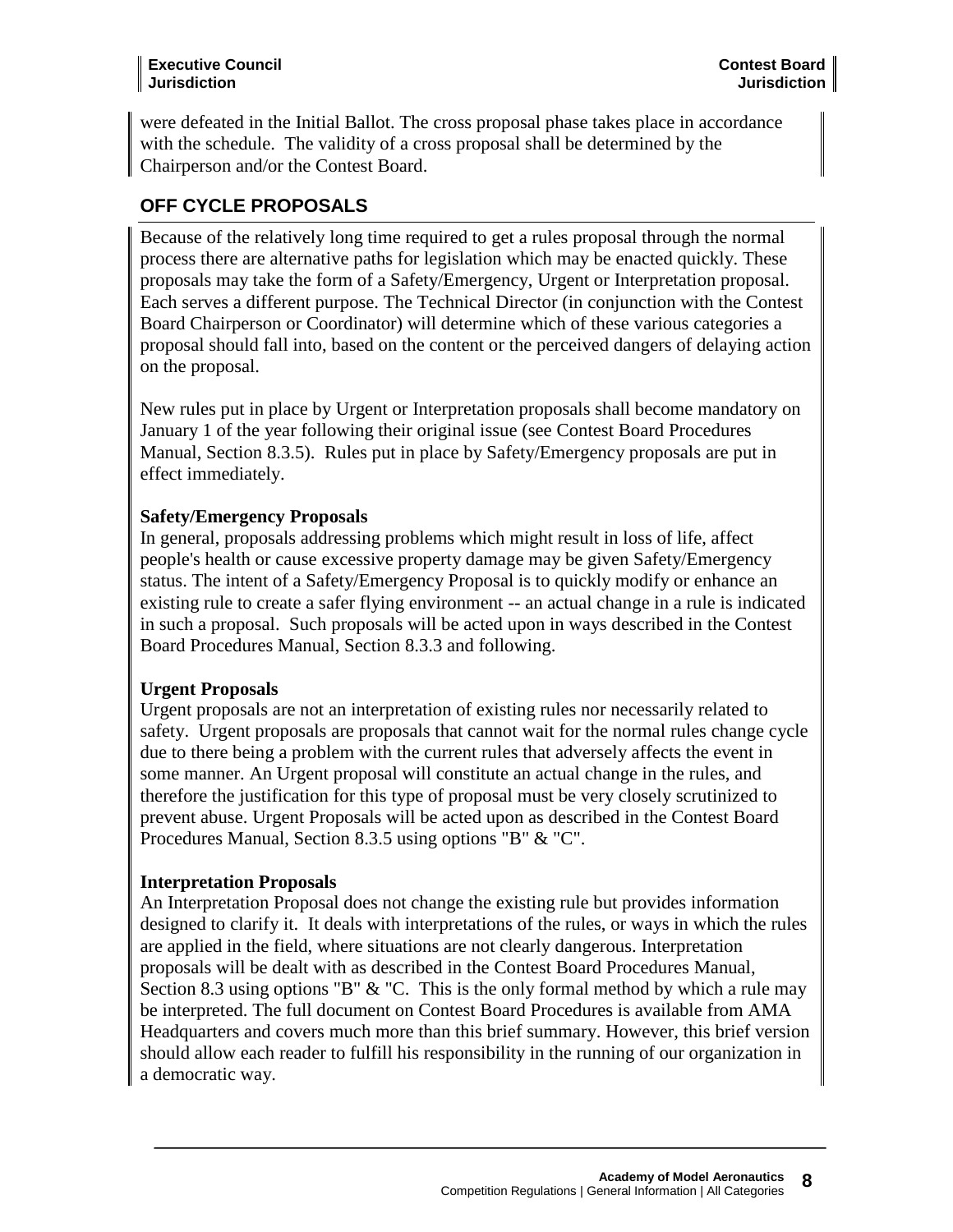# **GUIDELINES FOR EVENT SANCTION COORDINATORS**

Event Sanction Coordinators are charged with the responsibility of promoting the sport by reducing the conflicts retained. This is best done by people at the local level, making responsible decisions about conditions in their own Districts. While we recognize the absolute necessity for judgment at the local level, we offer the following guidelines so that in the event of a lack of precedent or lack of familiarity with particular problems, there may be a certain degree of uniformity among decisions.

Protected Drawing Area: The base on which the system is built is that of protected drawing area. Actually, this should be interpreted as modeler population, but this is very difficult to use even in the most general sense. Only after years of experience in a certain District can a Coordinator develop a feel for who flies what and lives where. It is hoped that those Coordinators who have developed this information will use it rather than coarse area measure which we propose here.

In general, on the same date, there should be at least the following distance separating contests:

| Class A           | 100 miles |
|-------------------|-----------|
| Class AA          | 300 miles |
| Class AAA or AAAA | 450 miles |

(These distances should be scaled down in high population density areas and should be scaled up in low population areas.)

Class AAA or AAAA meets are not to be allowed to conflict with an AMA-sponsored National (AAAAA) or International Contest anywhere in the country, but Class A and AA meets may be allowed provided that they are at least 1,000 miles away. FAI semifinals or finals are not considered to be in conflict with other meets that do not offer the same events. Traditional Class AAA or AAAA meets may be scheduled in conflict with FAI semifinals or finals if the Contest Director of the Class AAA or AAAA meet is informed of the conflict and does not choose to change dates. This concession is due to the fact that both types of meets are generally scheduled on three-day weekends, and these are in very short supply.

(Note: The National Aeromodeling Championships (NATS) shall be identified by a AAAAA contest classification. Only one such competition may be held in a given year The Executive Council shall be the sole determining authority, relative to whether the competition is held, the dates of its operation, and the location.)

Traditional Contest: Any Class AA, AAA, or AAAA contest that has been held annually on the same date or weekend for the last three (3) years shall be considered a traditional contest and shall be allowed first choice of that usual date and take precedence over any Class AAA or AAAA contest date, provided that the sanction application and fee are submitted from six (6) months to one (1) year before the desired date. Such traditional dates may be reassigned if no contest sanction request is received within such time period. The AMA District Vice President is authorized to change, either permanently or temporarily, the date of any contest that has traditional status, to help alleviate the problem of internal conflicts.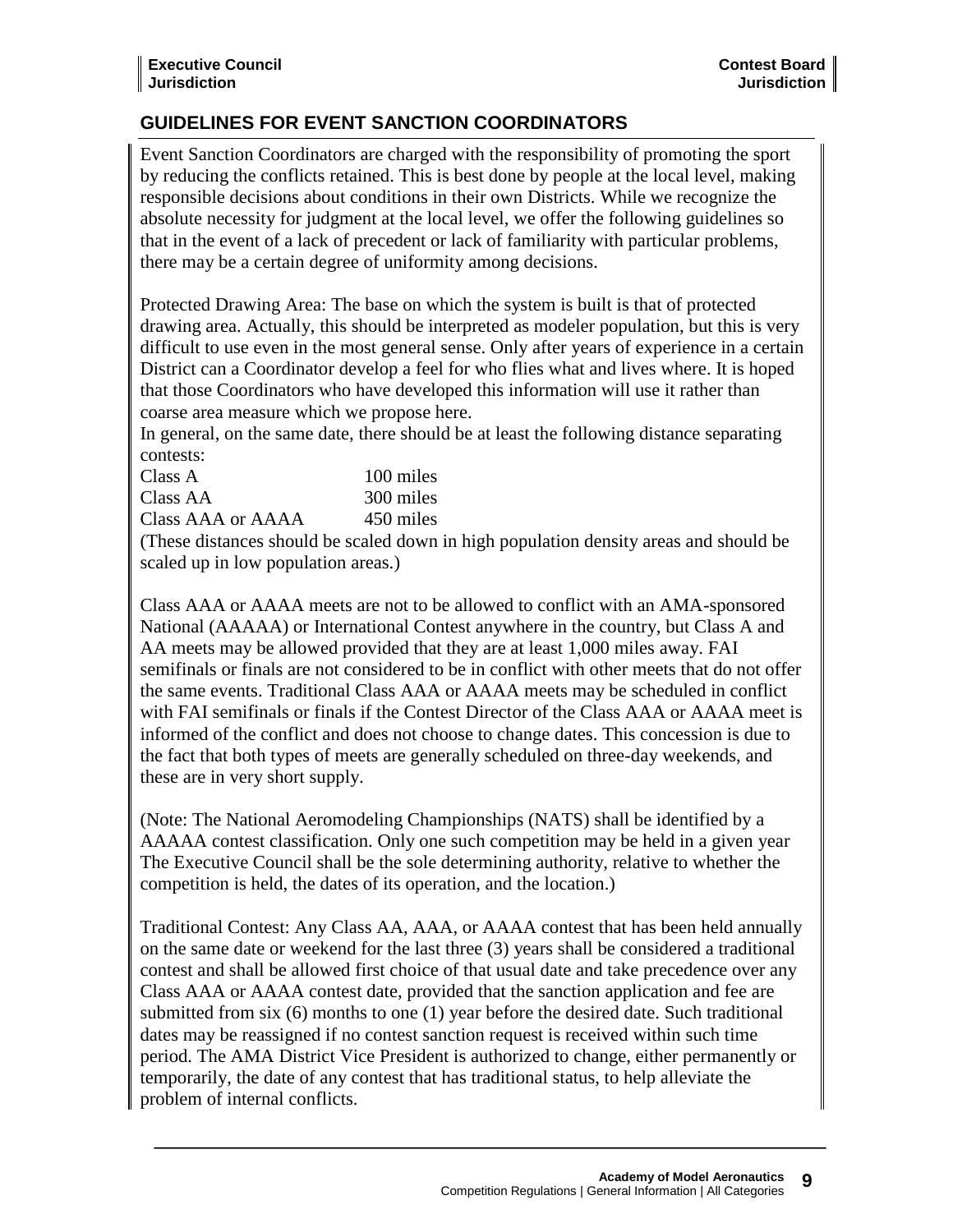Conflicts of Contests in Different Categories: Contests in different categories (Control Line, Free Flight, Indoor, and Radio Control) should not be considered to be in conflict in the protected drawing area concept. Sanction issuance to several contests that are restricted on a category basis in a small area is encouraged.

Acceptance of Sanction Applications: Sanction applications may not be honored if submitted more than one (1) year or less than 30 days prior to the proposed date of the contest, except that Record Trials and Demonstration event applications may be submitted no less than 20 days prior to the proposed date. In the original contest sanction application, the submissions of an alternate date or dates acceptable to the applicant are to be set forth.

Order of Acceptance: All correctly completed sanction applications accompanied with correct fees will be honored in the order received after consideration of the conditions mentioned above. In all cases of conflicting requests that arrive simultaneously, larger meets will take precedence over restricted meets unless the restrictions nullify possible conflicts as outlined in the rule book instructions.

Correct Sanction Applications: Sanction applications are correct if they meet all the requirements outlined in the front of the rule book. Applications for contests in the next calendar year must include proof that the CD has paid his license fees for that year or those fees may accompany the sanction request.

Communications between Event Sanction Coordinators in Adjacent Districts: It is absolutely imperative that Coordinators in adjacent Districts cooperate in the issuance of sanctions where the guidelines indicate that a contest will draw participants from a District adjacent to that in which the application is made. In case of possible interference of this type the Coordinator is responsible for communicating with the Coordinator of the adjacent District at the earliest possible time so that interference will be minimized. In cases where this cooperation is nonexistent, or where a Coordinator feels that he is not operating at maximum efficiency because of lack of cooperation of a Coordinator in an adjacent District, it is his responsibility to bring this to the attention of his District Vice President who will resolve the problem through the VP of the adjacent District.

Appeal: If an individual club is unhappy with its approved date, or feels that the date of another club is a result of a procedural error, the affected club officers may appeal to the respective District VP. The VP, in making his decision, should also contact the VP and/or Coordinator of any other District involved, Decision of the VP is final.

# **SANCTIONED EVENTS**

# *1. Sanctioned Events*

The Academy of Model Aeronautics sanctions the following types of model activities. Flying activities include A, AA, AAA, AAAA contests, Class B contests, Record Trials, National, and International contests that are part of the AMA Team Selection program. There will be no preferences or priorities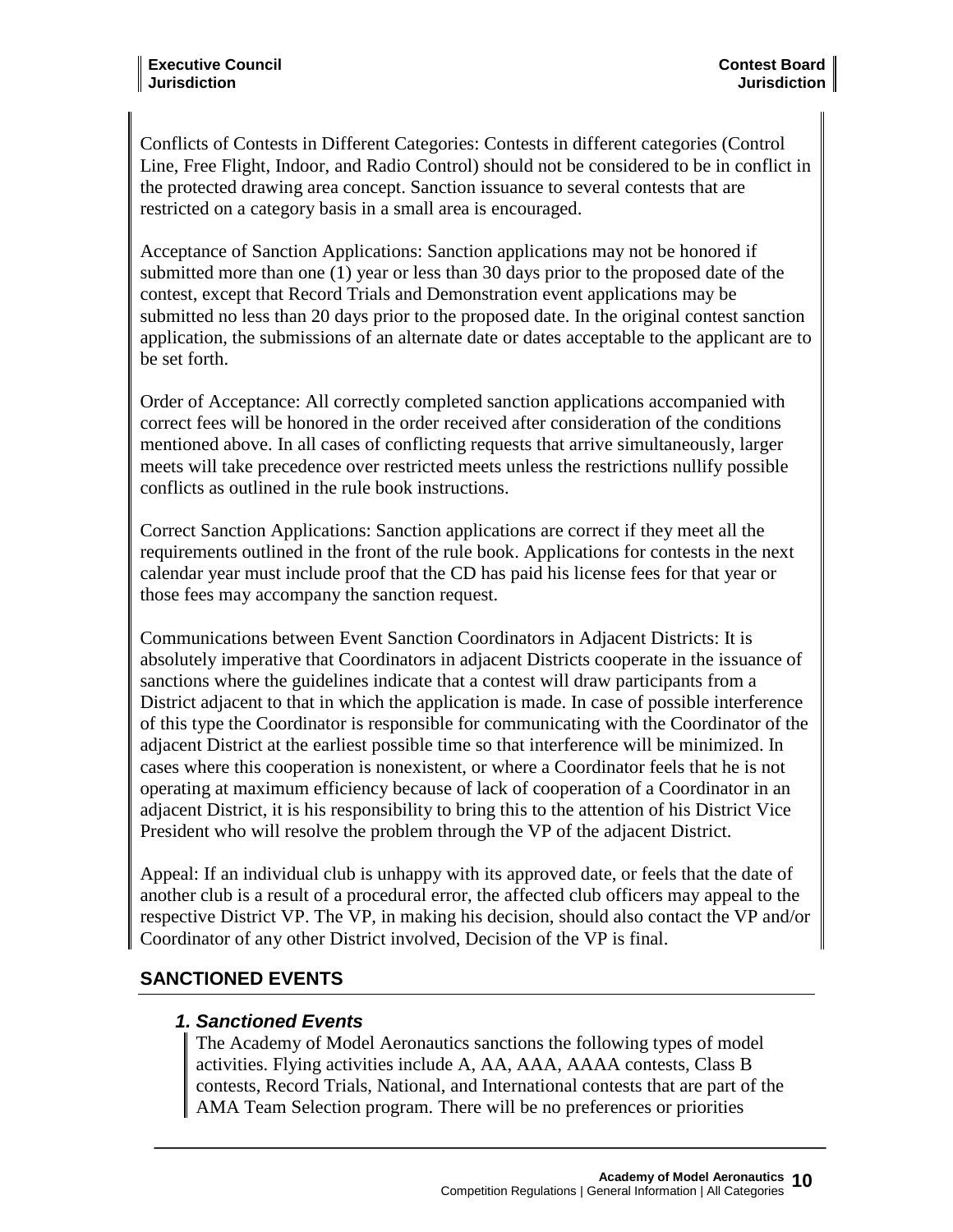extended to any participant(s) on any geographical, organizational, cultural, or social basis. Any such restrictions automatically relegate the activity to a B classification. These activities will be conducted by licensed Contest Directors according to these official regulations.

(Note: The National Aeromodeling Championships shall be identified by a AAAAA contest classification. Only one such competition may be held in a given year: The Executive Council shall be the sole determining authority, relative to whether the competition is held, the dates of its operation, and the location.) (Note: Liability protection for site owner(s) and/or sponsor(s) in connection with AMA sanctioned events may be obtained from AMA Headquarters at extra cost above sanction fees. However such protection may already be in effect by reason of the AMA Charter Club program--check first.)

*1.1.*

Official medals of the AMA shall be available to clubs and to organizations as awards for achievements in model aeronautics. The medals shall be available without engraving or date so that they may be used at other contests or may be returned to the AMA for credit or refund. Medals which have been engraved or damaged may not be returned. Goldfinish medals will signify first place, silver-finish medals will signify second place and bronze-finish medals will signify other places. Requests for medals should be made by contacting Supply and Service Department at AMA Headquarters.

#### *2. Application for Sanction*

All sanction applications except for AMA-sponsored national or international contests and finals meets of AMA team selection programs must be submitted by a CD of AMA to the appropriate District Event Sanction Coordinator no more than one (1) year and no less than 30 days before the proposed contest date. In the original contest sanction application, the submission of an alternate date or dates acceptable to the applicant is to be set forth. Record Trials and Demonstration event applications may be made as little as 20 days before the proposed date. All sanction fees must accompany the sanction application. Applications for sanctions in the next calendar year must be accompanied by evidence that the CD has paid his fees that year, or is entitled to free membership for next year; otherwise the next year's fees must be enclosed with the application. The Event Sanction Coordinator will forward the sanction application and fees to AMA HQ if no date conflicts exist.

# *2.1.*

Rain dates are not recognized by AMA, but should a contest be canceled due to inclement weather, the original sanction may be renewed, but will be considered valid only if the new date has been cleared with the District Event Sanction Coordinator and AMA HQ so notified.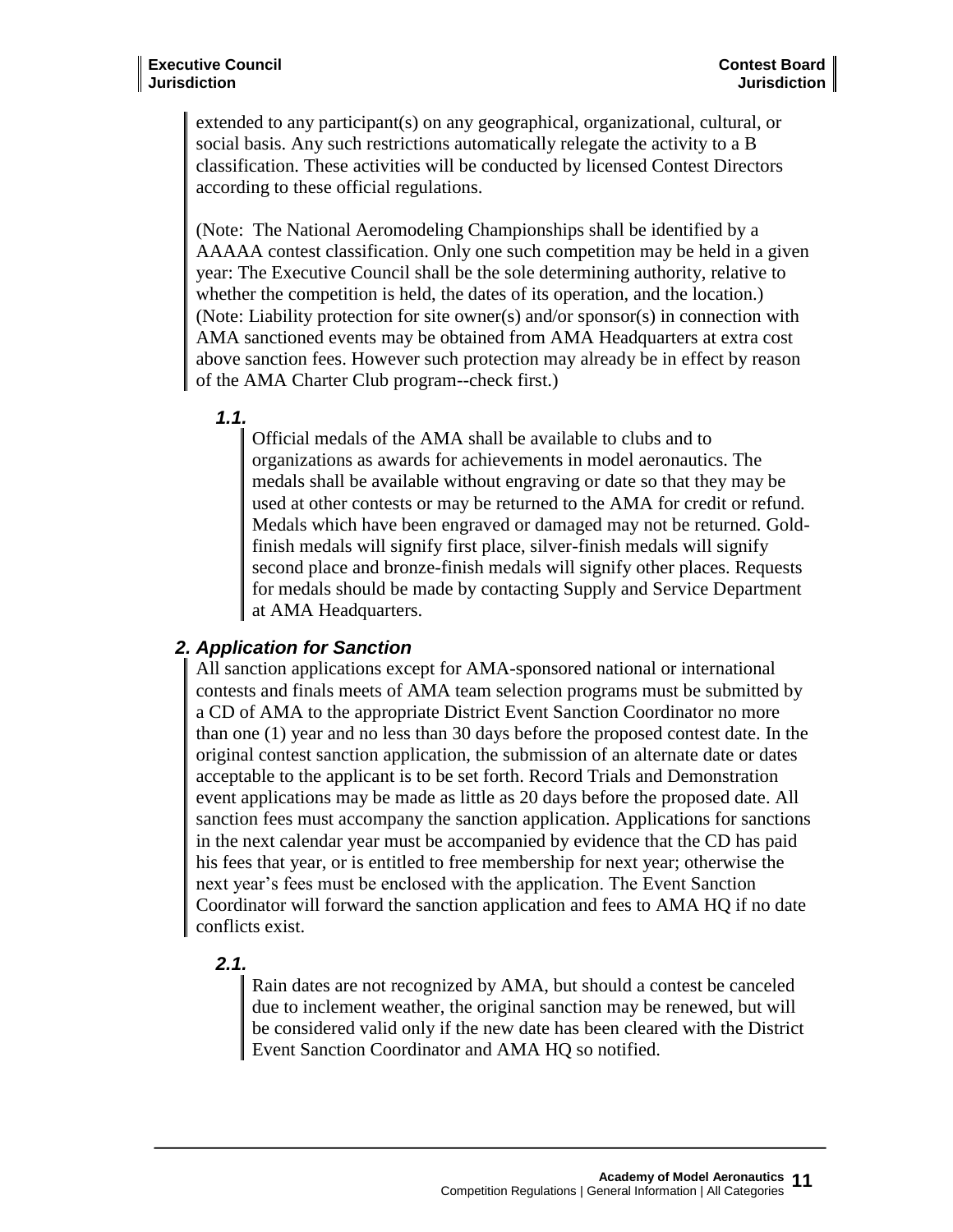# *2.2.*

A sanction can only be issued for continuous dates. If at least a full day separates events, separate sanctions must be obtained for each. By definition, an AMA-sanctioned event shall be understood to include that period of time when the CD or his appointed representative is in attendance at the named site on the day(s) listed on the sanction.

# *2.3.*

Contest sanction applications are required to be filed from six (6) months to one (1) year before the desired date by those wishing to protect a traditional date (as per Event Sanction Coordinator Guidelines).

# *2.4.*

The AMA District Vice President is authorized to change, either permanently or temporarily, the date of any contest that has traditional status, to help alleviate the problem of internal conflicts.

# *2.5.*

When applying for a sanction, a CD may name an alternate CD to conduct the contest in the event that the original CD is unable to fulfill his obligation. In the event that no alternate CD has been named, a replacement CD may be named by the AMA Vice President of the District in which the contest is to be held, by the AMA President or his appointee.

# *3. Classification of Sanctioned Events*

To determine a class of meet in which the number of events is a factor, the only events that are to be counted are events published in the current AMA model aircraft regulations (rule book). These events include those known as Official, Provisional, or Supplemental. Other nonofficial events may be held (if they do not violate safety provisions of official events that permit models of similar weight, size, and power), but such events are not to be counted for meet classifications. As a guide to CDs and Event Sanction Coordinators, those events listed on the AMA sanction application may be counted, and each line of the application is considered a separate event. Rule book terminology should only be used when the event actually involves competition as described in the event rules.

# *3.1. Record Trials*

Competition conducted solely for the purpose of providing opportunity and facilities for attempts to establish or surpass existing official model aircraft records, with no awards provided for the winners. In attempting to establish records, fliers in record trials competition shall be permitted as many flights as possible. Where flights are scored according to the highest or fastest single flight time, no limitations shall be placed on the order of flights. In categories scored on the basis of the total flight time for three (3) or more official flights, each attempt to establish a record shall consist of a complete series of three (3) or more official flights so that no flight or flights of one series shall be combined with a flight or flights of another series for scoring purposes. The first flight of a contest series is assumed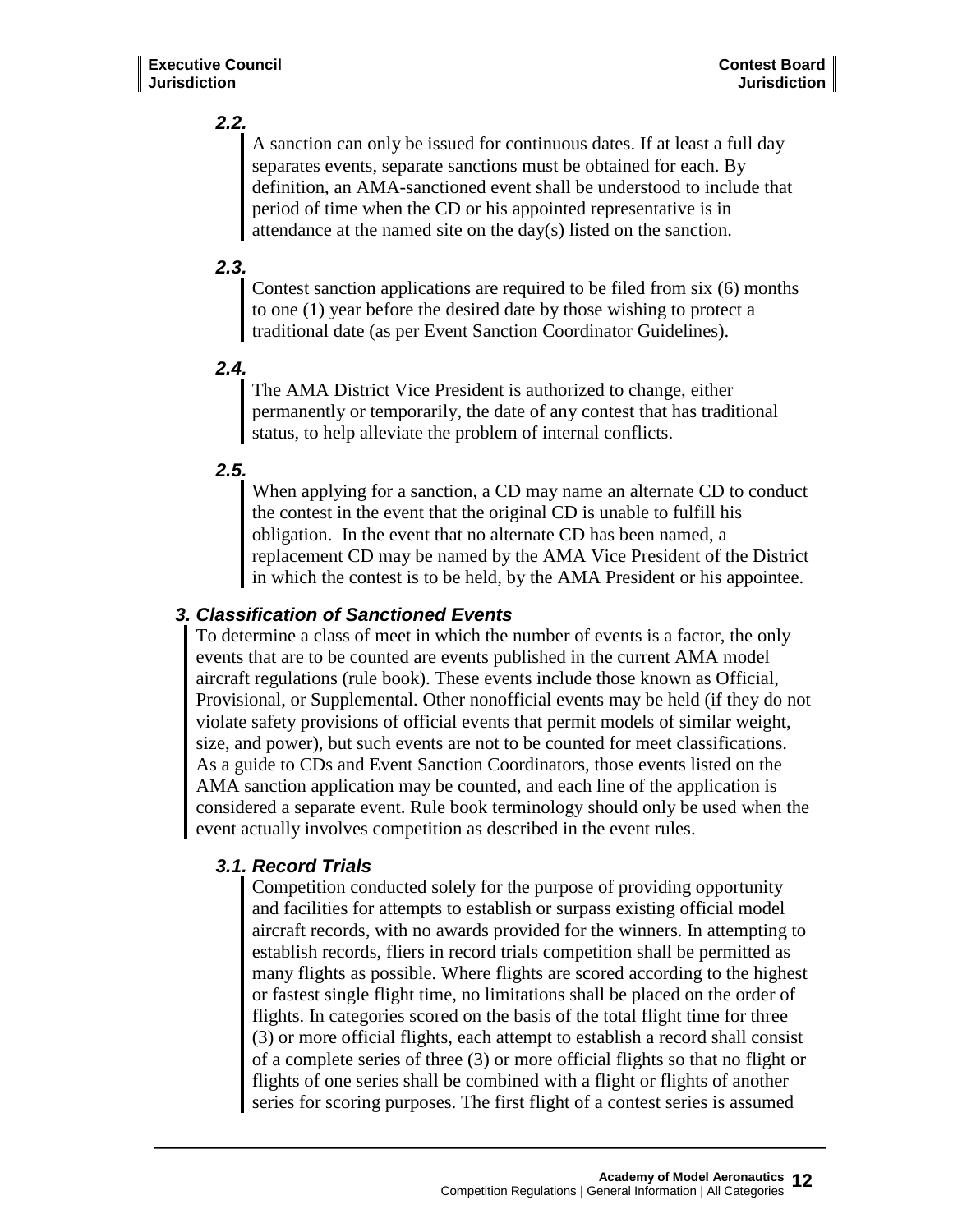to be the start of a record attempt. The start of any other record attempts (at a contest or record trials) must be declared prior to the first flight of each attempt.

# *3.2. Class B Contest*

Entry is restricted to, or preference or priority is given to, members of a club or clubs; or to an organization affiliated with the AMA; or to residents of a confined area, such as a city or county.

# *3.2.1.*

Entry to a contest may be restricted on an area, club membership, or invitational basis. It may also be restricted to the members of a particular industry or service. It is essential, however, that these restrictions be spelled out in detail on the application for sanction so that the Event Sanction Coordinator may decide whether conflicts exist. For example, an armed forces contest would not conflict with a civilian contest. Similarly, a manufacturer's invitational would not conflict with a club contest. These will be listed as Class B contests. No protected drawing area criteria will be applied to Class B contests.

# *3.3. Class A Contest*

A contest with unrestricted entry (to AMA members) that contains at least one (1) rule book event.

# *3.4. Class AA Contest*

A contest in which entry is unrestricted (to AMA members) and which provides at least four (4) sets of important awards through two (2) or more places. A Class AA contest must include at least two (2) events listed in the current model aircraft regulations. Separate age classes in one (1) event will not be counted as separate events for this purpose.

# *3.5. Class AAA Contest*

State or regional championships in which entry is unrestricted (to AMA members) and that provides at least 12 sets of important awards through three (3) or more places in each event, with at least two (2) events having separate Junior and/or Senior categories. Examples of event combinations that meet these criteria are: four (4) events with each divided into separate Junior, Senior and Adult age classes; six (6) events, each with Junior/Senior (combined) and Adult age classes; eight (8) events, four of (4) which have at least two (2) age classes; 10 events, two (2) of which have at least two (2) age classes. Other combinations are possible and authorized if they provide at least 12 sets of awards with at least two (2) sets going to age classes lower than Adult. A Class AAA contest must include at least three (3) events listed in the current model aircraft regulations. Separate age classes in one (1) event will not be counted as separate events for this purpose.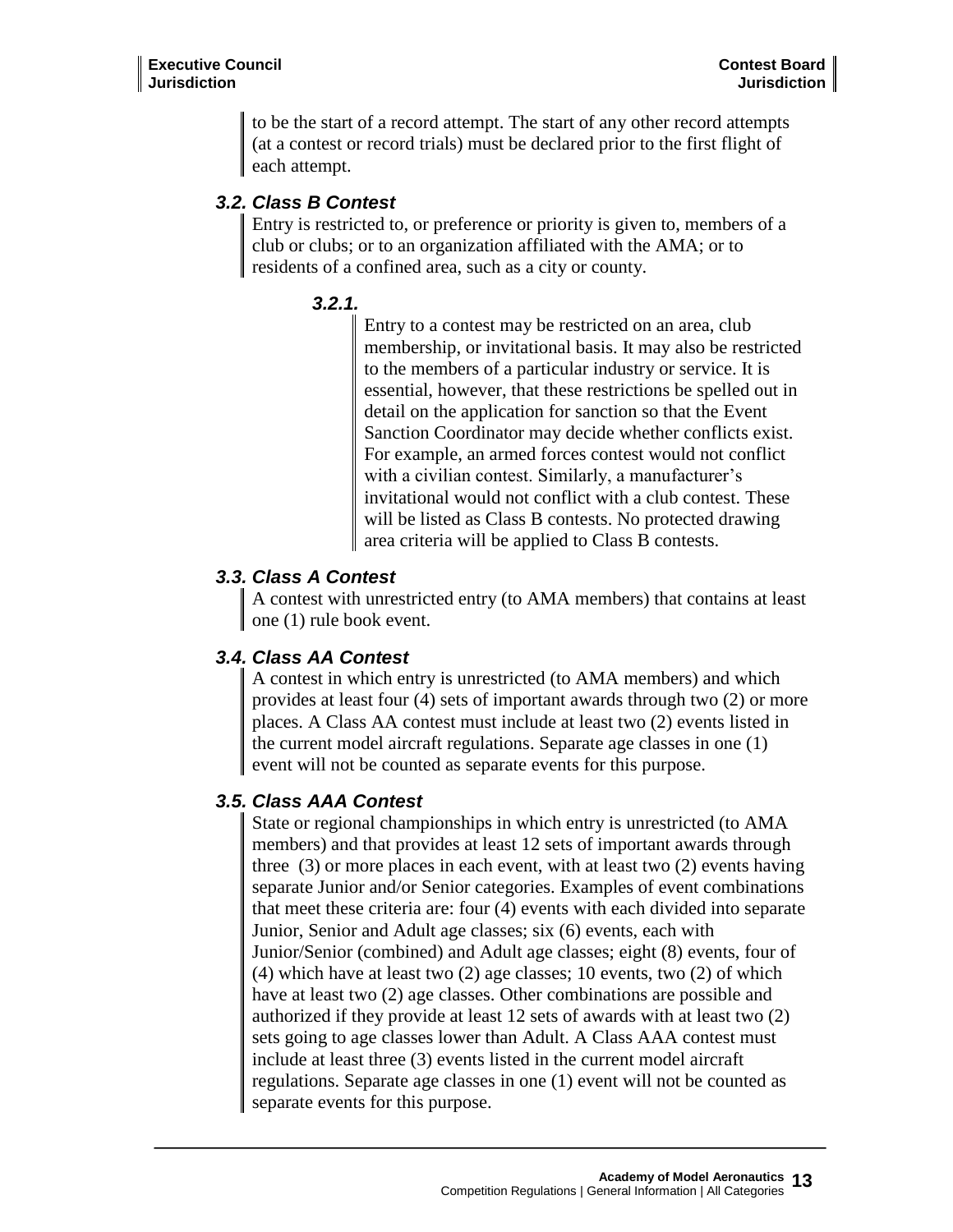# *3.6. Class AAAA Contest*

A national championship event in which entry is unrestricted (to AMA members), designated for a contest within its primary area of activity, on a once per year basis— such as the annual Free Flight Championships designated by the National Free Flight Society; the annual Radio Control Pylon Championships designated by the National Miniature Pylon Racing Association, etc. For contest coordinating purposes, such meets shall have a protected thawing area equivalent to AAA contests. This status may only be granted by Executive Council action.

(Note: The National Aeromodeling Championships (Nats) shall be identified by a AAAAA contest classification. Only one such competition may be held in a given year The Executive Council shall be the sole determining authority, relative to whether the competition is held, the dates of its operation, and the location.)

#### *3.7. AMA-Sponsored National or International Contest*

This is an exclusive sanction class for those events that are specifically approved by the AMA Executive Council and budgeted for operation from AMA funds—such as the annual AMA National Model Aeromodeling Championships, (in which entry is unrestricted to AMA members), AMAhosted World Championships, etc. Such meets shall have a protected drawing area in which no AAA or AAAA contest shall be sanctioned anywhere in the country on the same date(s), but an A or AA contest may be sanctioned if at least 1,000 miles away—any exceptions to be only by Executive Council approval.

# *3.8. FAI Team Selection Contest*

All such contests, for the specific purpose of qualifying participants for AMA official teams to world championships, shall be sanctioned in the normal manner, except for the finals meets of AMA team selection programs which automatically shall be sanctioned and made known by AMA Headquarters.

# *4. Who May Compete*

Only those holding a current membership with the Academy of Model Aeronautics may compete in sanctioned competition as outlined above. The Contest Director or his representative shall verify the AMA Membership of each contestant to determine the contestant's eligibility to compete.

# *4.1.*

An eligible flier is one who holds a current membership with the Academy of Model Aeronautics.

# *5. Age Classification for Contestants*

Age, for the purpose of classification, will be taken as of July 1 of each year. Contestants under 15 years of age are classified as Juniors. Contestants 15 years or older, but under 19 years are classified as Seniors. Contestants 19 years or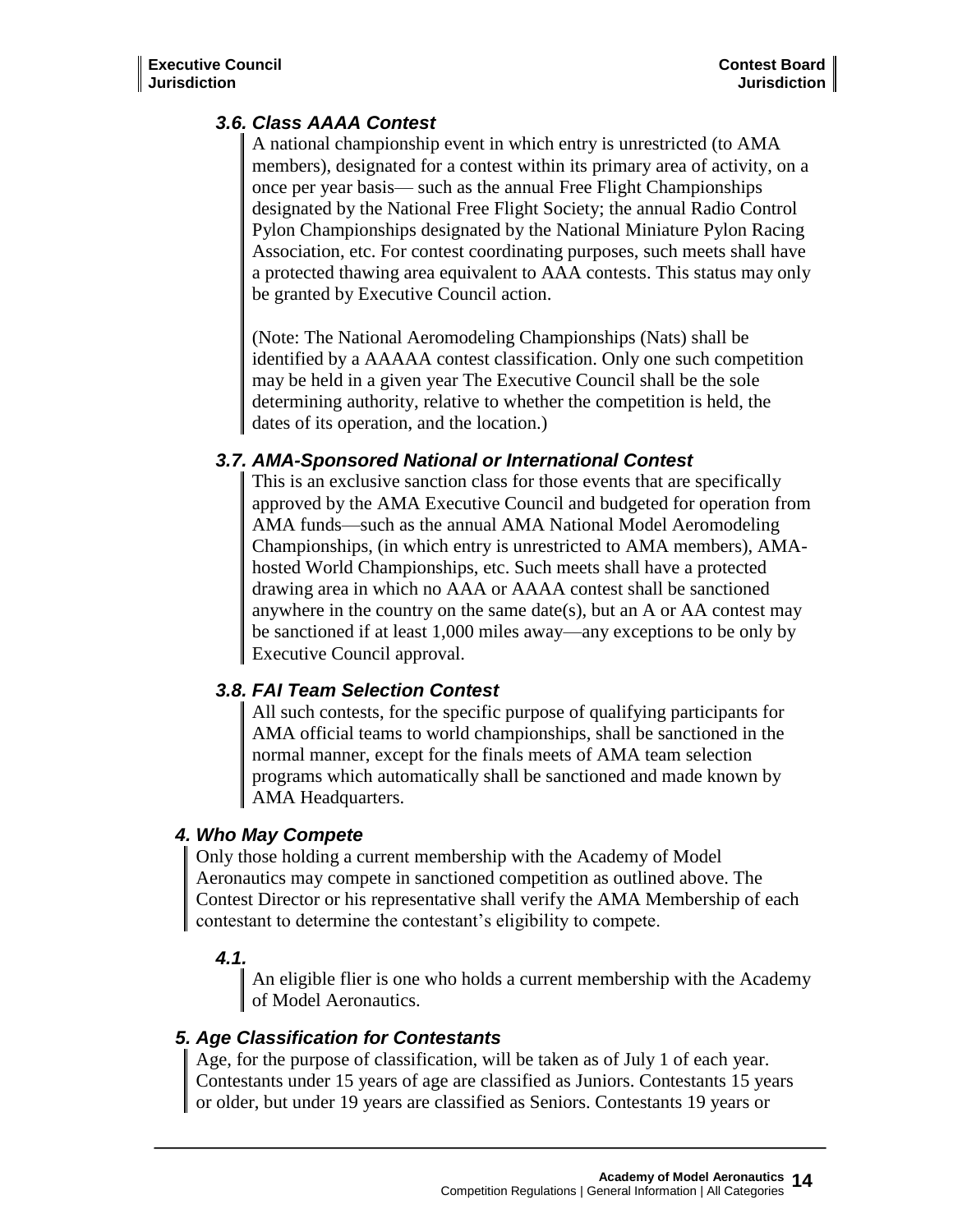older are classified as Adult fliers. Records are segregated as Junior, Senior, or Adult records, depending on the age classification of the contestant at the time the record was established.

#### *6. Builder of Model*

The CD shall make every reasonable effort to assure himself that each flier has completely "constructed' the model(s) he uses in competition, including the covering where used, with "constructed" to be interpreted as the action required to complete a model starting with no more prefabrication than the amount used in the average kit. Models which are completely prefabricated and require only a few minutes of unskilled effort for their completion shall be excluded from competition. In the case of rubber-powered models (excluding Indoor duration models), commercially available balsa, plastic, and hardwood propellers may be used. Materials and design may be obtained from any source, including kits. The builder-of-the-model rule applies to every AMA event unless specifically noted otherwise in the rules governing that event.

#### *7. Handicaps*

Unless approved by AMA, scoring handicaps are prohibited.

# *8. Proxy Flying*

A proxy flier may be designated by the builder only in those cases where the CD is convinced of the physical inability of the builder to fly the model himself. The proxy flier must be of the same age classification as the builder or, if younger, must have the Contest Director's approval after he has assured himself that the younger pilot is capable of flying the aircraft. Inexperience or absence shall not be considered physical inability within the meaning of this ruling. It shall be required, in cases where physical inability is not readily apparent, that the builder produces written evidence to this effect from a competent authority. Proxy flying is specifically prohibited in the following events: Outdoor Hand- Launched Glider, Indoor Hand-Launched Glider, Control Line Combat, Control Line Navy Carrier, Control Line Aerobatics, and all Radio Control events.

# *9. Team Entry*

Where two (2) or more AMA members enter competition as a team, all shall have taken active part from beginning to completion in the construction of the model(s). Depending on event class, one may be designated as the builder and the other team member the pilot. Construction of only minor component(s) such as motor mounts, takeoff gear, etc., shall not constitute "take an active part" within the meaning of this regulation. Since all shall have taken active part from beginning to completion in the construction of a model, recovering, repainting and/or repairing does not constitute the "active part" required for team entry. Any of the team members may be designated to fly the model(s), but once a given team member has made an attempt in an event, he must make the balance of the attempts in the event, but should the designer become physically unable, then the flying responsibility shall rest with the remainder of the team unless each is physically unable as provided above; in this case, a proxy flier may be designated. Entry should be made in the age group of the oldest team member and in the name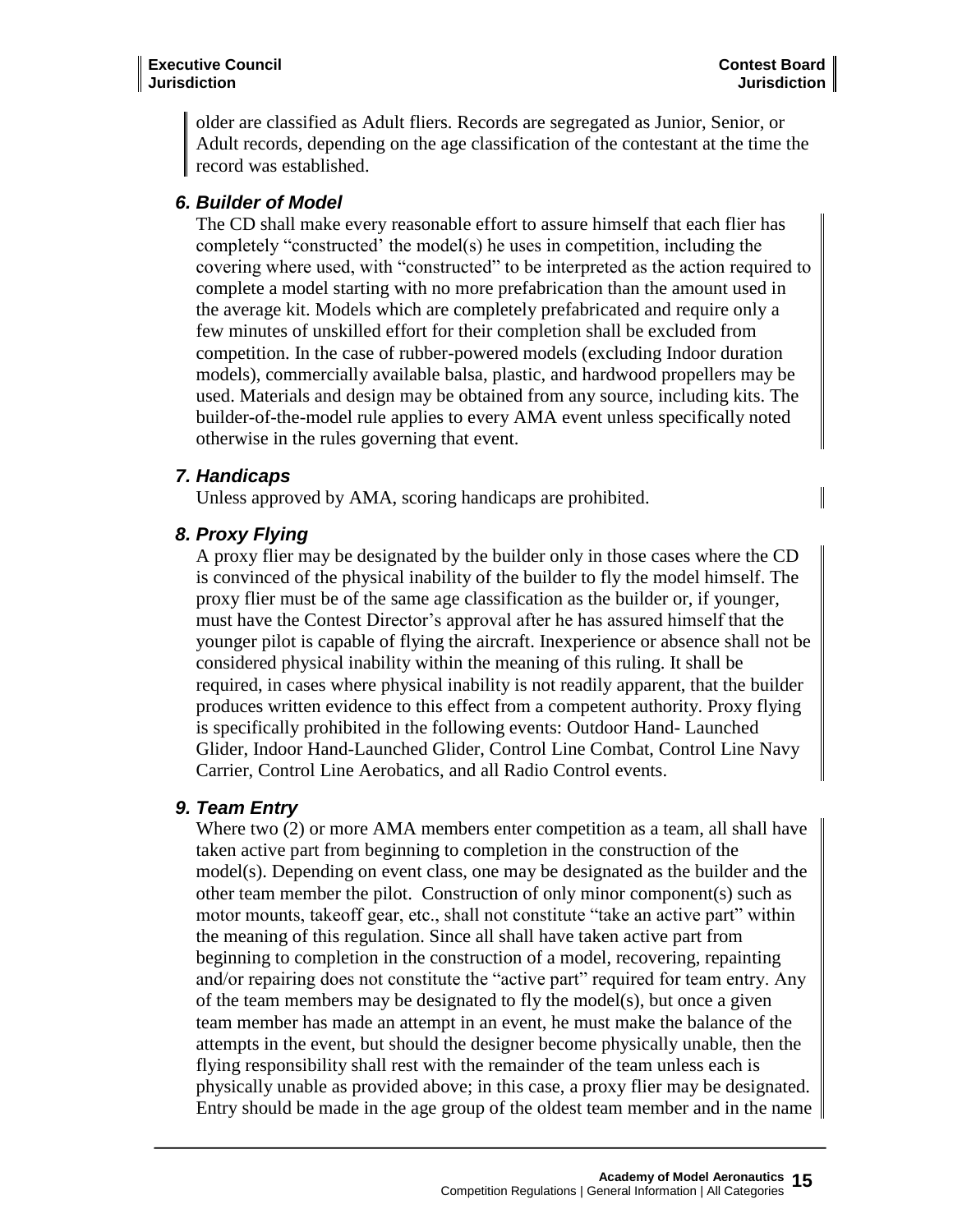of the team, with its individual members names listed, and all awards given or records established must be made in the name of the team. No individual shall be permitted to enter any class or event as both an individual and as a team member and no individual shall be permitted to enter a competition as a member of more than one team. An individual entering as a member of a team may enter other events as an individual. Team entries shall not be eligible for highpoint or championship awards. All members of a team shall be at the contest site when official flight of the team entry is attempted.

#### *9.1.*

The provisions of this section do not apply to entries in Control Line Team Racing where the model may be constructed entirely by one (1) member of the team. Points toward high point or championships given in Team Racing shall go to the builder(s) of the model.

Team entries are not permitted in Control Line Aerobatics, Indoor Hand Launched Glider, or Outdoor Hand Launched events. Models entered in these events must be built according to the "builder- of-the-model" paragraph by one individual who must also be the flier.

#### *9.2.*

The name and address or AMA membership number of each of the members of the team will appear on or in the model per the "identification" paragraph of the General rules.

# *10. Number of Models*

Number of Models: When the number of models is not specified in the individual event rules or the general sections pertaining to them, each contestant may enter no more than one model in each event. If the event is one in which classes or categories are combined, the model may be one of any of the classes or categories which have been combined.

# *11. Competition of Directors*

The director of a contest may compete in all classes of contests or record trials, except AAA, AAAA, AAAAA, AMA-sponsored national or international contests, provided that there is another Contest Director available and in charge while the primary CD is competing and also responsible for any decisions regarding or related to such competition during or after such competition. In all cases, the primary duty of the CD and all the contest officials is the proper execution of the contest, and no activity shall be permitted to interfere with that duty. *An alternate CD might be named for one or several events within a AAA-AAAAA sanction in order for each CD to be able to compete in some events. Example: RC Scale at the Nats (5A event) has eight (8) separate events, but RC Scale CD Bob wants to fly in event #3. CD John is designated to run event #3, and CB Bob runs all other events. This allows CD Bob to compete in event #3, because he is no longer the CD of event #3. All CDs must be listed on the sanction.*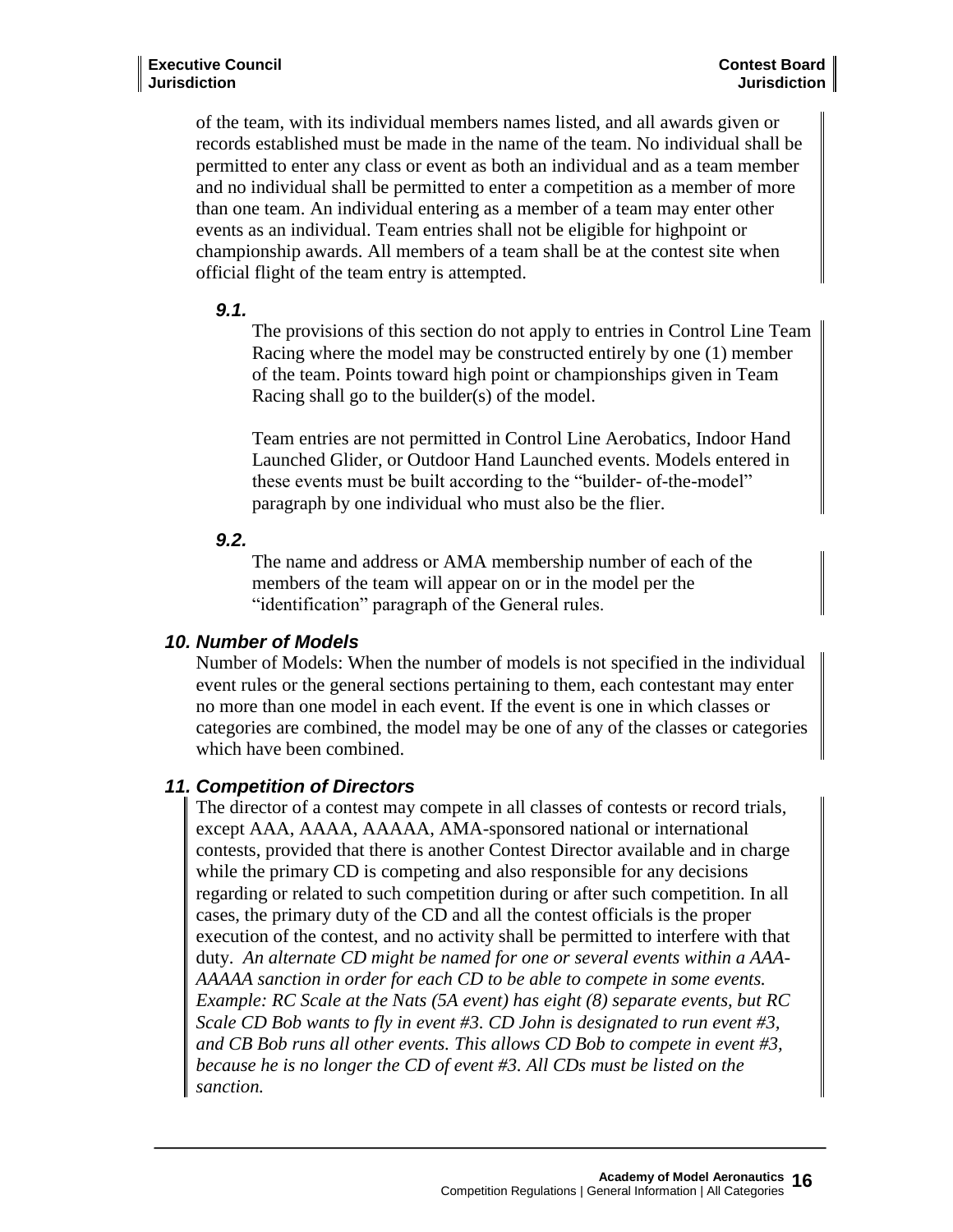# *12. Equipment*

CD's are directly responsible for ensuring that: (1) Any and all equipment required for the contest is available and (2) scoring and recording equipment necessary for the efficient conduct of the contest is available.

# *13. Takeoff Facilities*

Smooth runways or platforms of sufficient size to permit unassisted takeoffs (at least four (4) by 16 feet for outdoor events) shall be provided for rise-off-ground (ROG) events. Platforms, if used, are to be horizontal and are not to be raised more than six (6) inches from the ground. For rise-off-water (ROW) events, the water shall have sufficient surface area to permit unassisted takeoffs, and shall not be less than six (6) inches deep.

# *14. Terrain*

The contest site shall be reasonably level, and shall not be elevated above the adjacent area so as to afford FF contestants an advantage. Flight areas for CL events shall be smooth, to facilitate take-offs and landings.

# *15. Officials*

All sanctioned contests and record trials shall be conducted by a CD who has been appointed by the AMA. To receive an appointment, AMA members may apply to AMA and upon completion of the current process for CD qualification; the individual will be a Contest Director.

# *15.1.*

Whenever possible, CDs should staff key positions of contest management with other CDs.

# *15.2.*

CDs are responsible for ensuring that each judge and/or timer has no physical limitations which will impair his performance of official duties.

# *16. Report of Competition*

Within seven (7) days following a competition, the CD shall report the results to AMA Headquarters, using the standard report form. This report shall list complete results of events where five (5) or less are registered and the first five (5) place winners of events where six (6) or more entrants register. In addition to the fliers' names, their AMA license numbers addresses, and age classifications shall also be given. Failure to return a report will result in the CD being placed on probationary status. Continued failure to return reports may result in their Contest Director status being revoked.

# *17. Disqualification/Exclusion*

Contestants may be disqualified or excluded from any or all events if guilty of an infraction of contest rules, unsportsmanlike or discourteous conduct, infraction of good safety practice or procedure, or conduct detrimental to the well-being of model aviation. If, after entry in an event, a contestant is found to be ineligible to compete in that event, all of the contestant's flights in that event are to be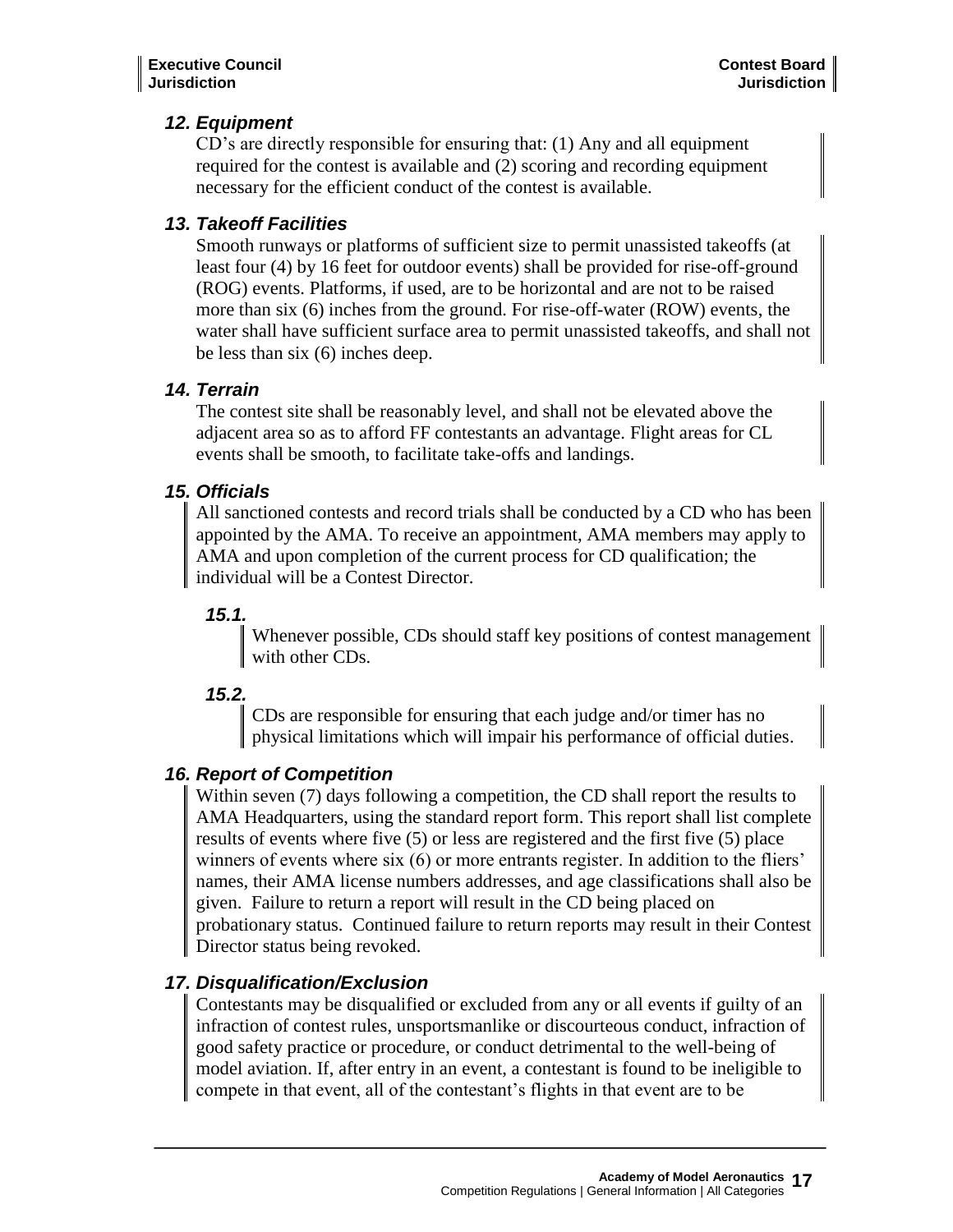canceled and any awards won in that event returned. If judged guilty of willful misconduct, the contestant shall lose all claims to awards, and shall be liable to expulsion from the contest site. Repeated or particularly vicious acts of willful misconduct may result in suspension or revocation of the contestant's model flier's sporting license or in expulsion of the contestant from membership in the AMA. If action is taken to suspend the contestant's model flier's sporting license, the contestant shall have 14 days after notification in which to present in writing why such action should not be taken. Any action taken to revoke a contestant's model flier's sporting license or to expel the contestant from membership in the AMA shall be taken in accordance with the notification and hearing procedures set forth in Article V. Section 3 of the AMA Bylaws.

#### *17.1.*

Models damaged in landing are not to be disqualified except for safety reasons as may be determined by the Contest Director.

#### *17.2.*

The CD, at an AMA sanctioned event shall have irrevocable authority to disqualify or prevent from flying any participant whose ability to fly is impaired (in the CD's opinion) by the use of alcohol or drugs.

# *18. Protests*

Protests concerning the conduct of a meet or record trial will be considered only when presented in writing, by a contestant or official in that event, to the Contest Director no later than one (1) hour after the close of the contest or record trials. The protest must report in full the action or decision, the names of entrants and officials involved and completed details. The Contest Director must accept the protest. He may return it to the protester with his reasons, in writing, for not acting on it, but he should make every effort to assist the protester in acquiring any information he may need to present a complete document in the proper form. This section applies to all AMA-sanctioned competition concerning events involving rules included in this rule book. Protests concerning matters apart from conduct of a contest may be directed in writing, within three (3) days, to the Contest Board Chairman as in the "appeal" paragraph. If the problem is related to any official's actions, a copy of the protest should be sent to those officials. A person who is the subject of a protest action shall be so notified and shall be invited to submit a written statement before the protest is acted upon.

# *18.1. Protest Procedures*

Whether a protest is to be submitted within one (1) hour of the close of a meet or within three days (3) depends upon the nature of the meet. a. Where the protest affects the presentation of awards or the results of the meet do not determine who is eligible to take part in a following meet, as is the case of most AMA contests, the one-hour rule applies. b. Where the results of one meet determine who is eligible to take part in a following meet, as is the case with FAI qualification meets, the three-day rule applies.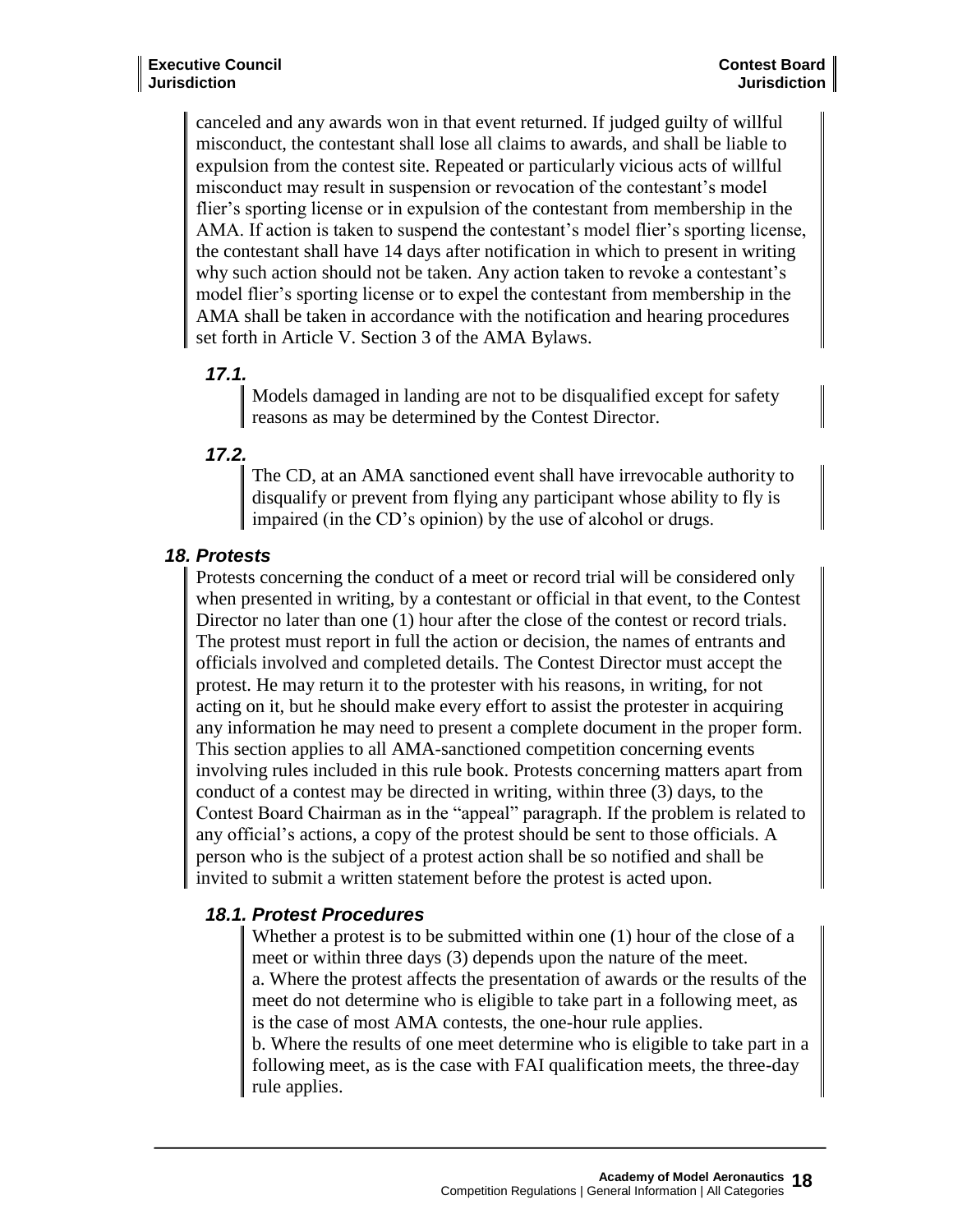# *18.1.1.*

In case of doubt as to whether a contestant is eligible to fly in a meet or event, he shall be permitted to fly, pending final determination of his status; except that where team elimination match or heat-type flying is involved, the decision in dispute must be resolved by the CD before the next step in the event schedule and his decision will be final.

# *18.2.*

CDs must answer protests received in accordance with the "protests" paragraph within one hour after receipt of protest in writing to the protestant, with reasons for decision.

# *18.3. Appeal*

Protestant and/or the person who is the subject of the protest may appeal a CD's protest decision by sending the CD's answer to the protest, together with the reason for appeal, in writing, within three (3) days after the date of the CD's decision, to the appropriate Contest Board Chairman.

# *18.3.1.*

The Contest Board Chairman must rule, no later than three (3) days after receipt of the appeal, in writing to the protestant and the person who is the subject of the protest, with reasons for his decision, with copies of the decision to be forwarded to the AMA President and the Technical Director.

# *18.3.2.*

Only if the procedures in the "protests" and "appeal" paragraphs do not produce decisions by the official's concerned, or if it is essential to obtain a decision in less time than that provided, the protestant may appeal directly to the AMA President. The President will follow up his action by sending written copies of his decision to the protestant, the CD, the appropriate Chairman, and the AMA Technical Director. Any action of the President will be final without further recourse or appeal. If there is insufficient time for the appeal procedures to operate completely, the decision of the last official involved will be final without further recourse or appeal.

# *19. Interpretation of Regulations*

The appropriate Contest Board for the category concerned, or the combined Contest Boards for general competition matters affecting all categories, shall be the final authority in the interpretation and execution of these model aircraft classifications and regulations.

# *20. Use of Shall and Should*

The word "shall" is understood to be a requirement. The word "should" is understood to be a recommendation.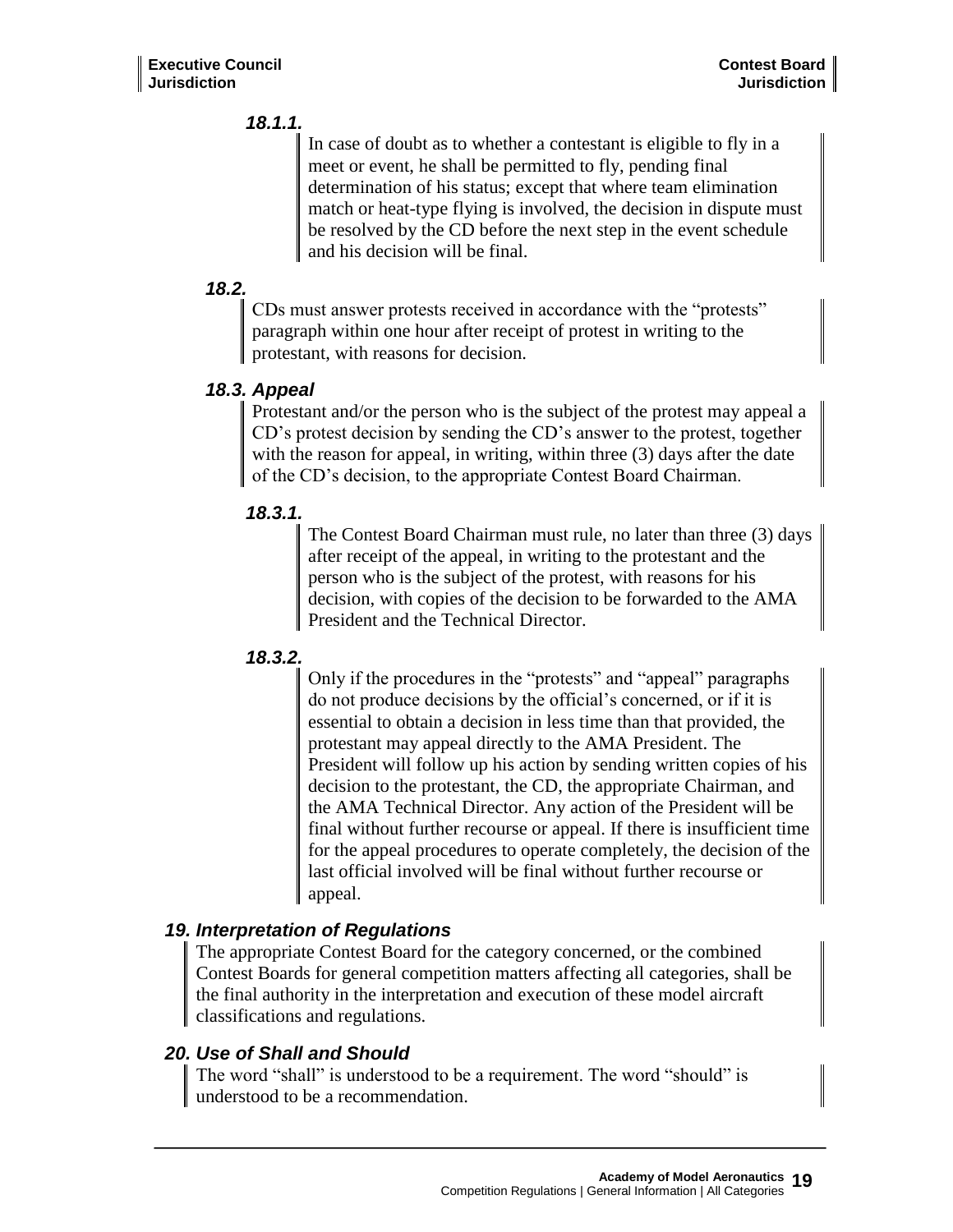#### *21. Amendments to Regulations*

As per current Contest Board Procedures available from AMA Headquarters on request.

# *22. FAA (UAS) Registration Number Rule for Scale Aircraft*

For any category of Scale competition, there shall be no point deduction for marking an FAA Unmanned Aircraft System (UAS) Registration number on the aircraft. The FAA Unmanned Aircraft System (UAS) Registration Number shall be in a type font no larger than 3/8 inch in height.

#### **GENERAL**

#### *1. Gaseous Boosts*

Models in which gases other than air at normal atmospheric pressure enter their combustion engine(s) shall not be permitted in any sanctioned competition. This is not to be interpreted as ruling out supercharging or other methods of increasing the density of the air (or air/fuel mixture) entering the engine. The intent is to restrict the use of compressed gases (oxidizers or fuels) on board the aircraft.

#### *2. Metal-Bladed Propeller(s)*

Propeller(s) utilizing metal blades shall not be permitted in any sanctioned competition.

# *3. Damage to Propeller(s)*

Damage to propeller(s) caused by striking runway or other obstacles that result in a piece of the propeller being dropped do not constitute reason for the flight to be declared unofficial unless, in the opinion of the Contest Director, safety is compromised.

# *4. Identification*

All models, except Indoor, will be identified with the owner's name and address or AMA number, on or in the model. Individual events listed within this (Competition Regulations) may have additional identification requirements which must be adhered to.

# *5. Preparation for Flight*

The flier or proxy flier must start and regulate the engine of FF-powered models, wind the motor of rubber models, and operate the launching apparatus of Free Flight gliders. The flier or proxy flier of an indoor model must either hold the model or wind the motor; auxiliary winding devices that facilitate one-man winding are permitted if operated by the flier. Engines of CL and RC models may be started and regulated by an assistant. Launching apparatus for RC gliders may be operated by an assistant.

#### *6. Repairs*

In events allowing use of only one model, parts of another model's airframe may not be used in repairing, except propeller(s).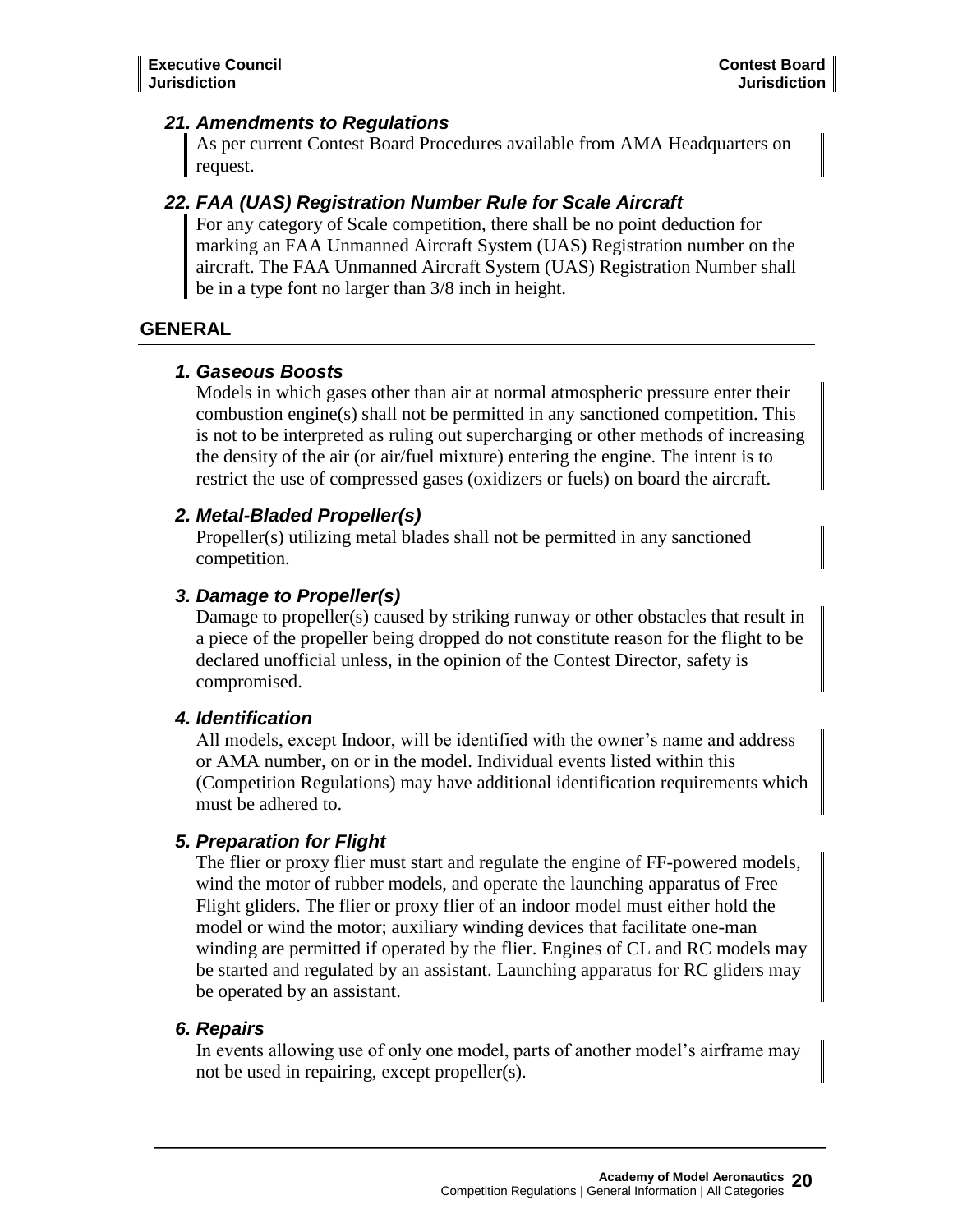# *7. Fuels*

Fuels containing tetranitromethane or hydrazine because of their extremely hazardous nature, are banned.

# *8. Review of Scores*

It is mandatory that all contestants of Class AA, AAA, and AAAA meets who desire to do so be permitted to review their detailed score sheet (e.g., in CL Aerobatics, the score for each maneuver; in Scale, the score for each characteristic judged, whether of a static or in-flight nature; in Navy Carrier, the scores for high speed, low speed, landing, and bonus) for each flight prior to attempting any subsequent flight(s) and in all instances prior to announcement of winners and awarding of prizes. It is recommended that the contestant be provided with a carbon copy of the actual score sheet for the purpose of complying with this regulation. Neither the contestant nor anyone representing him shall talk to an Event Judge regarding any contestant's score during the contest, unless Judge and Event or Contest Director is the same person. All questions regarding the score sheet are to be asked of the Director. Violations of this rule are sufficient cause for flight or entry disqualification. While errors in score computation shall be corrected, at no time shall the number of points awarded for an individual maneuver or characteristic be altered.

# **RECORDS**

#### *1. National Records*

Perpetual American model aircraft duration and speed records are homologated by the Contest Boards of AMA. Perpetual records may be established at any time and shall continue until exceeded or affected by rules changes in the Official Regulations.

#### *1.1.*

Records may be established in four (4) basic categories of official events; speed, duration, distance and altitude.

#### *2. Acceptance of Records*

Acceptance of Records: No record is official until it has been homologated by the appropriate Contest Board of AMA. All records, to be eligible for recognition, must be established in one of the following:

a. An AMA Sanctioned Record Trial.

b. An AMA Sanctioned Contest where record activity is part of that event.

c. A World Championship, sanctioned by the FAI for the appropriate class model where the record activity is part of that event.

The CD must satisfy himself that every applicable AMA regulation has been complied with. Where a record is established at a record trial and involves a timed flight, the record time must be the average of times recorded by two (2) timers holding valid AMA licenses. The record applicant and the CD may not serve as timers.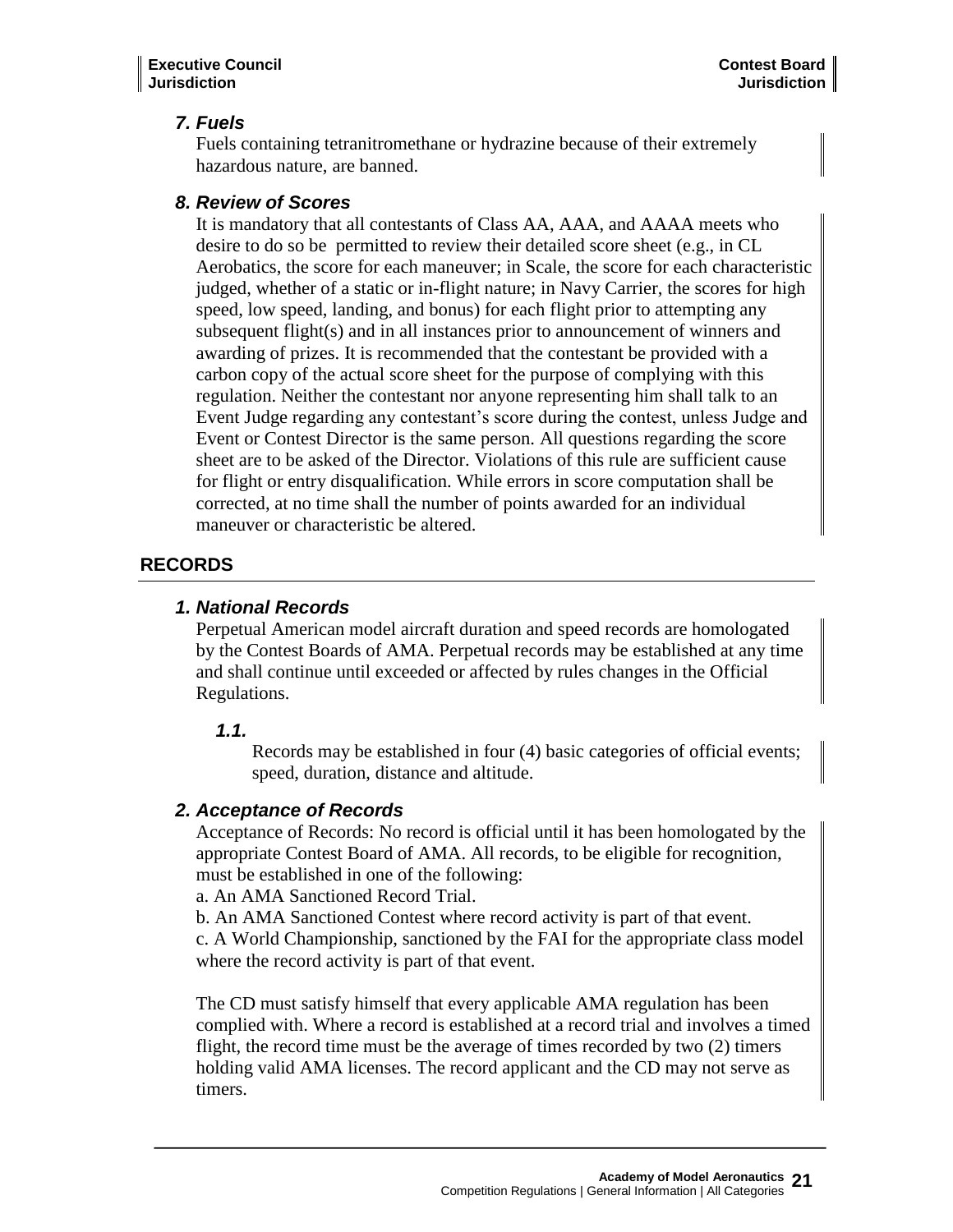# *3. Multiple Records*

When the specifications of a model, the method of timing, and the conditions of flight comply with the rules of more than one class or category, such model with a single flight (or single series of flights) may establish national records in more than one class or category if the performance exceeds the existing records. Responsibility for applying for national records rests with the flier and Contest Director.

### *4. Report of Record Performance*

Within 14 days, according to postmark, following a performance believed to establish a national record, the flier or the CD shall submit to AMA Headquarters the following information: event (including field or ceiling category, if applicable), claimed record performance, contestant's name, AMA number, address, age classification, date, and place of record performance, signature of the CD, and the contestant's signature. This may be in the form of a completed official record application form, or simply a statement by the contestant. In order for the record to be homologated, the flier or the Contest Director must submit to AMA Headquarters a report of the performance on the appropriate form. All information requested on the form must be given, and in every case in which a model other than a standard kit model is used, the form must be accompanied by a three-view drawing of the model with all pertinent dimensions given.

# *5. Flights After Contest Close*

In events involving a series of flights, the CD may permit a contestant to make additional flights of a series after the official closing time of the contest in order to attempt to set a national record, provided at least one flight of the series was made before the official event closing time. Flight may not be made after midnight of the day of the contest, or such times as are specified by other parts of these rules.

# *6. Homologation of AMA Records Set Outside the U.S.A*

#### *6.1.*

Record applications will only be considered when they result from performance by members of the official United States team or the incumbent World Champion who is a U.S. citizen, as part of a regular world championship.

#### *6.2.*

A document must be attached to the record application which attests that the model and the conditions under which it was flown meet all the criteria for the event in which it was flown.

#### *6.3.*

This document must also list any additional information applicable to CIAM record homologation (ceiling height, wind velocity, etc.).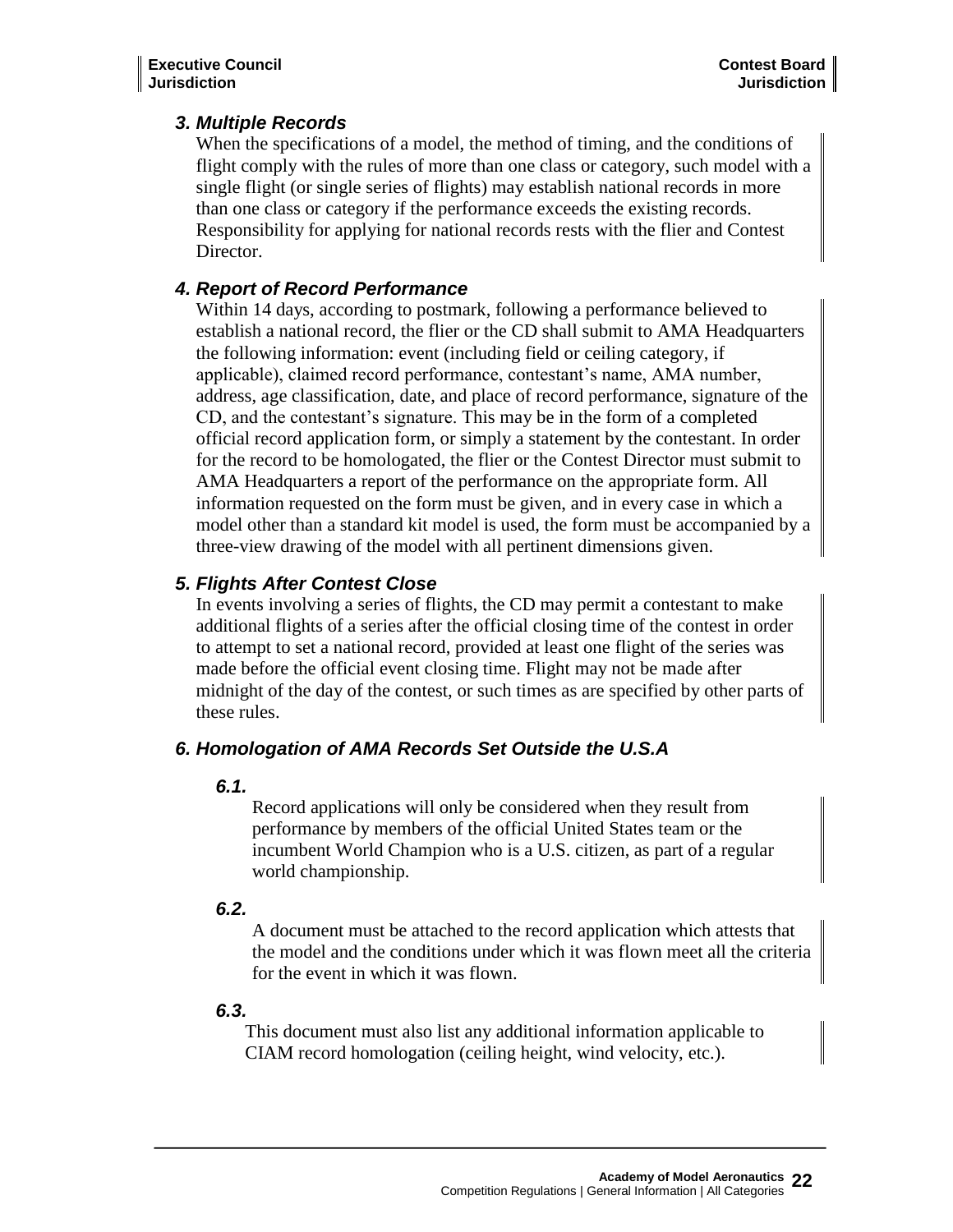#### *6.4.*

The document must be endorsed by the director of the world championship.  $\parallel$ 

#### *6.5.*

The record, if homologated by the appropriate contest board, will be posted in the appropriate category(ies) with records set in the United States, and will not be differentiated from them in any way.

### **SELECTION OF CHAMPIONS**

#### *1. Applicability*

The following system for selecting all categories of champions has been adopted by the AMA Contest Boards. It may be used as a guide for high point or championship awards at contests.

#### *2. Individual Champions*

Flying for Individual Championship awards will be limited to nine (9) events: two (2) in Free Flight gas power, two (2) in FF non-gas power, two (2) in Control Line, and three (3) in any of the categories the contestant may select.

#### *2.1.*

The flier need not compete in all nine (9) events but he must declare his events at the beginning of the contest.

#### *2.2.*

Points for Individual Champions shall be awarded to each contestant based on a straight line graph drawn from the winning score to a zero (0) score. All age group times shall be combined. All first places, and only first places, shall receive 100 points: An exception would be a tie for first place: identical scores shall receive equal points. In the Outdoor FF events all contestants who max out (three maxes in AMA events, seven in FAI events) shall receive 100 points.

# *3. Champion Club Team*

Each club team shall be limited to five (5) filers. These five (5) fliers must be regular members of the same AMA Charter Club, and all must reside in the same general area. No individual may fly for more than one (1) team.

Points shall be awarded to each team member as outlined in section 2.2. These points may be awarded only for performance in not more than nine (9) events, which must be declared prior to the start of competition.

#### *4. Champion Team*

Each team shall be limited to five (5) members per team and may be made up of modelers from diverse geographical areas. Armed services teams made up from diverse locations may compete. The scoring system used in selecting such Champions will be identical to that used in selecting the Club Champion Team.